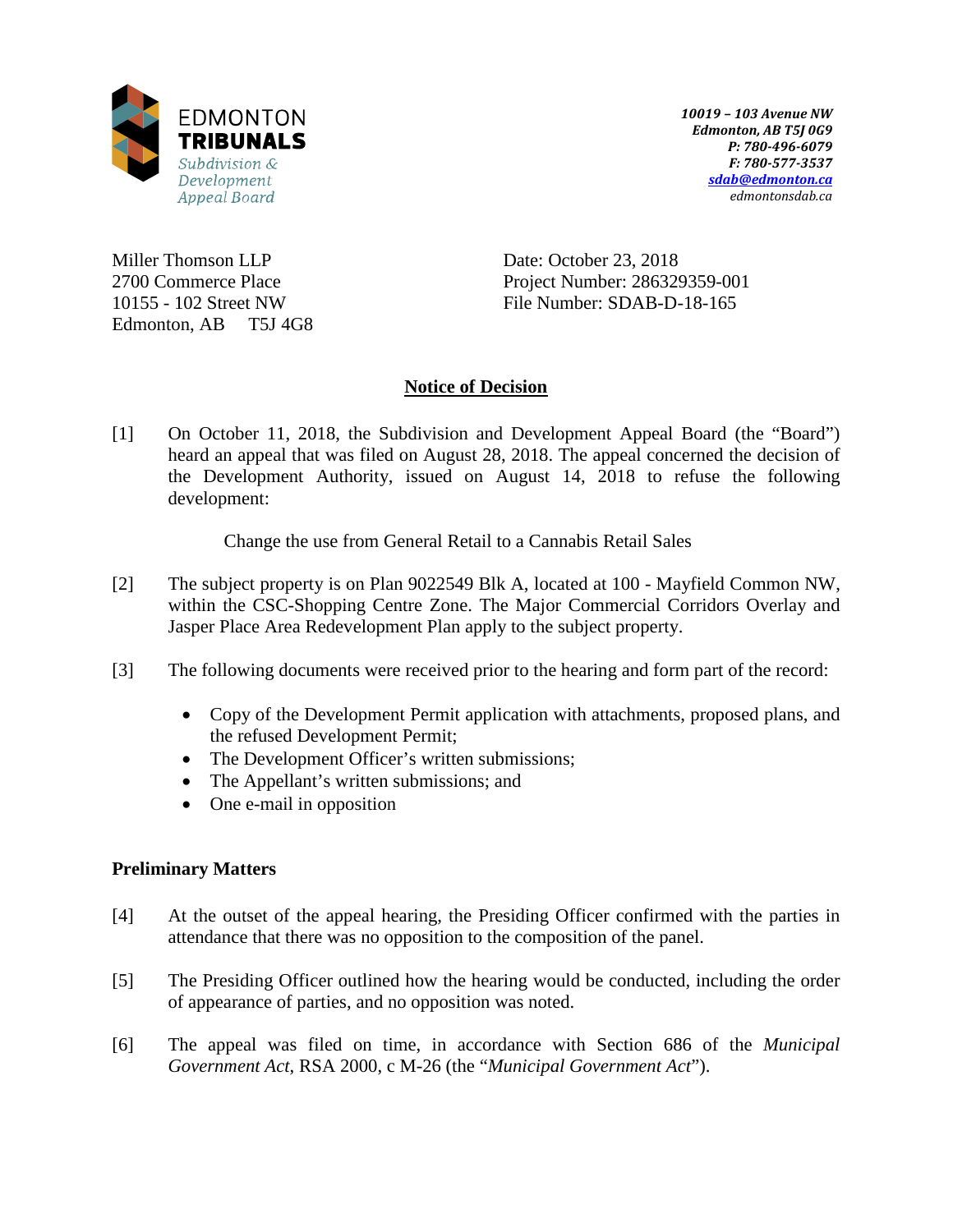### **Summary of Hearing**

- *i) Position of the Appellant, Mr. R. Noce, Miller Thomson and Ms. M. Kiziak, Alcanna Cannabis Stores Ltd.:*
- [7] Mr. Noce provided an overview of the key legislation and definitions relevant to Cannabis Retail Sales.
- [8] Site is defined as an area of land consisting of one or more abutting lots in the *Edmonton Zoning Bylaw* and a Lot means "lot" as defined in Part 17 of the *Municipal Government Act*.
- [9] Section 70(3) of the *Edmonton Zoning Bylaw* sets out the minimum required 100 metres separation distance from Cannabis Retail Sales Use to public lands zoned A or AP, which in this case is Gordan Drynan Park. Pursuant to section 70(4), notwithstanding section 11 of the *Edmonton Zoning Bylaw*, a Development Officer is not allowed to grant a variance to subsection 70(2) or 70(3), the minimum required separation distances.
- [10] Section 687(3)(d) of the *Municipal Government Act* provides the Subdivision and Development Appeal Board the authority to vary any development regulation in the zoning bylaw if, in its opinion, the proposed development would not unduly interfere with the amenities of the neighbourhood or materially interfere with or affect the use, enjoyment or value of neighbouring parcels of land.
- [11] This site is zoned (CSC) Shopping Centre Zone and Cannabis Retail Sales is a Permitted Use in this zone. The proposed Use at this location complies with all of the *Gaming, Liquor and Cannabis Regulations*.
- [12] The decision of *Thomas v Edmonton (City)*, 2016 ABCA 57 addressed the variance powers of the Board pursuant to Section 687(3)(d) of the *Municipal Government Act*. Paragraph [29] of the decision states that "To relieve against hardship, the Legislature has conferred on subdivision and development appeal boards the authority to relax – that is vary, dispense with or waive – development standards in the applicable land use bylaw providing certain conditions as set out in section 687(3)(d) are met."
- [13] The *Newcastle Centre GP Ltd. v Edmonton (City)*, 2014 ABCA 295 decision is helpful and explains at paragraph [6] and [7] that "We, the Board, have a power to grant variances, but the bylaw creates a presumption of harm to the public, and we the Board cannot intervene unless that presumption is rebutted by the applicant. That is an error. The legal test for such waivers is in the *Municipal Government Act*, and it is clear. Section 687(3)(d) mandates this test: the proposed development ... would not (A) unduly interfere with the amenities of the neighbourhood, or (B) materially interfere with or affect the use, enjoyment or value of neighboring parcels of land."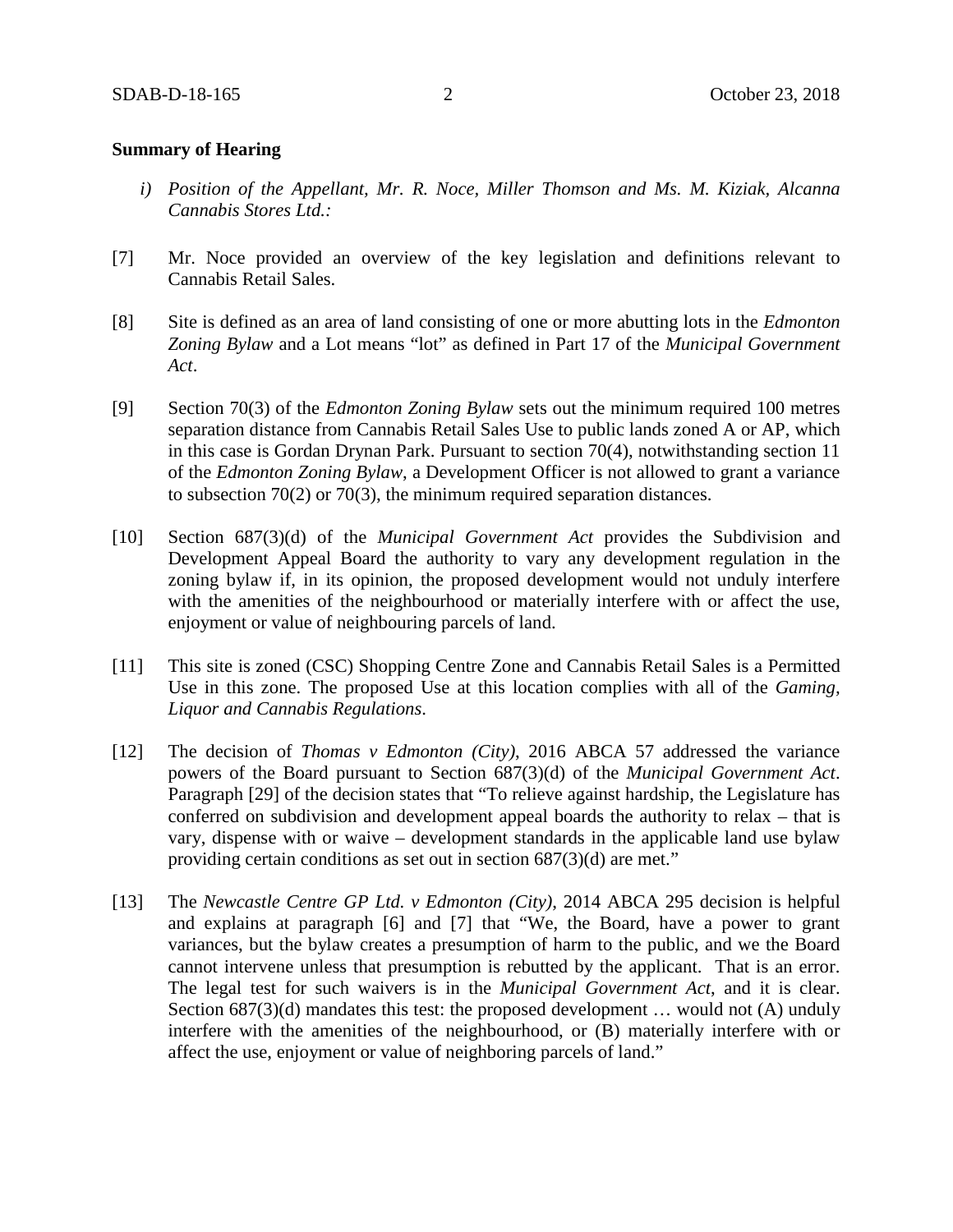- [14] Marcie Kiziak, Senior Vice President of Human Resources and Managing Director of Alcanna Cannabis Stores provided the following information:
	- a. The proposed cannabis retail store will be operated by Alcanna Cannabis Stores Limited Partnership – an Edmonton based corporation listed on the TSX. Its affiliated companies have been a liquor retailer in Alberta since privatization 25 years ago and they operate 178 stores in Alberta and 278 in total.
	- b. They are bringing their reputation as a first-class responsible retailer into the cannabis business. They intend to work collaboratively with all regulators going above and beyond regulated requirements including the design elements contained in section 70(5) of the *Edmonton Zoning Bylaw*. Staff are provided with more than 70 hours of training and there is a site specific security plan including key card access and trackable locking systems. They have a robust loss prevention team focused on mitigation.
	- c. The location, within a large commercial development, was chosen to ensure security for customers and employees. Stores will be bright, safe and inviting.
	- d. The proposed store is very close to the Alcanna head office and many of the head office staff frequent the shopping centre and are therefore familiar with the immediate area– none of them were even aware that Gordan Drynan Park existed. There is no natural path from the proposed store location to the park in question.
- [15] Photographs and maps were referenced to provide an overview of the site. The proposed Cannabis Retails Sales is located at the southwest corner of the site. With the exception of one building in the southeast corner, all other buildings on the site face inward toward a large parking lot. The entire site is very large at just under 36 acres (144,000 square metres). The park in question is northeast of the subject site.
- [16] The following measurements were provided ("as the crow flies"):
	- a. from the building in which the cannabis retail store is proposed to the closest point of the park site is 185 metres,
	- b. from the proposed cannabis retail store to the closest point of the park is 245 metres, and
	- c. from the proposed cannabis retail store to the playground is 365 metres.
- [17] The submitted aerial photograph shows the fences separating the park to the northeast and the residential neighbourhood to the east and the existing openings or gates. A person would have to jump the fence to gain access to the park as there is no gate at that location.
- [18] The submitted maps depicted possible walking routes from the proposed retail sales to the park. The shortest possible route not blocked by a fence would be a walk of 425 metres and would require pedestrians to trespass on private property belonging to the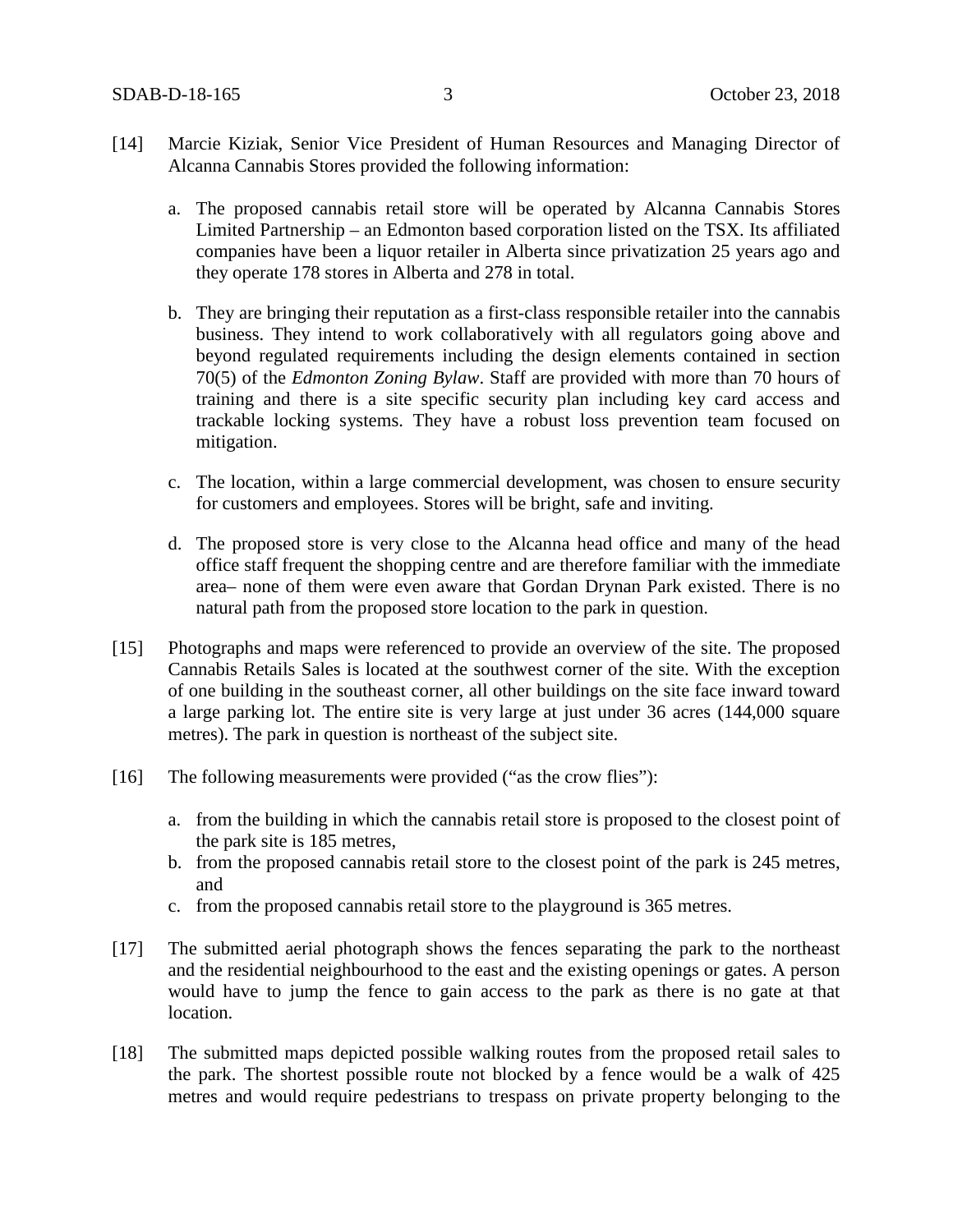multi-family development to the east. A person would have to walk 1.1 kilometres to access the park from the store without crossing private property.

- [19] A series of photographs was used to show that the park cannot be seen from the proposed cannabis store as buildings and trees block the view. A person would have to be within 25 metres of the park before it is visible.
- [20] Their photos also show a significant berm between the park and the shopping centre. None of the stores, signage, parking or customers of the shopping centre can be seen from the park. Only the garbage and loading areas at the rear of the Save-On foods are visible even if a person were to stand at the very southwest corner of the park.
- [21] The proposed location for the cannabis store minimizes any potential impact on the surrounding community and it is completely appropriate for the Board to use its variance powers in this matter because:
	- a. Mayfield Common Shopping Centre is vehicle focused and there is very little pedestrian traffic from the residential area to the east. Vehicle access is only possible from the south or the west.
	- b. The small neighbourhood park is located northeast of the shopping centre and has only one piece of playground equipment in the farthest corner of the site. It caters to the residents to the east and is surrounded by a fence and trees. Vehicle access to the park is from 166 Street.
	- c. The proposed cannabis store is in a large, inward facing commercial development and will be operated by a large sophisticated business.
	- d. To the south and west of the subject site is commercial development.
	- e. The proposed site cannot be seen from the park and the park cannot be seen from the proposed site. The cannabis retail sales store is separated from the park by a large parking lot and big box stores.
	- f. It would be a distance of 1.1 kilometres to travel from the proposed cannabis retail store to the park without trespassing on private property.
	- g. The park contains a playground; therefore, it is illegal for anyone to smoke cannabis at the subject park as per the *Public Places Bylaw* (Bylaw 18397).
- [22] Only one letter of opposition was received and there was no opposition from the community league, any of the adjacent businesses or from anyone else located in and around this area.
- [23] The Appellants are not opposed to any of the proposed conditions as set out in the Development Officer's written submission.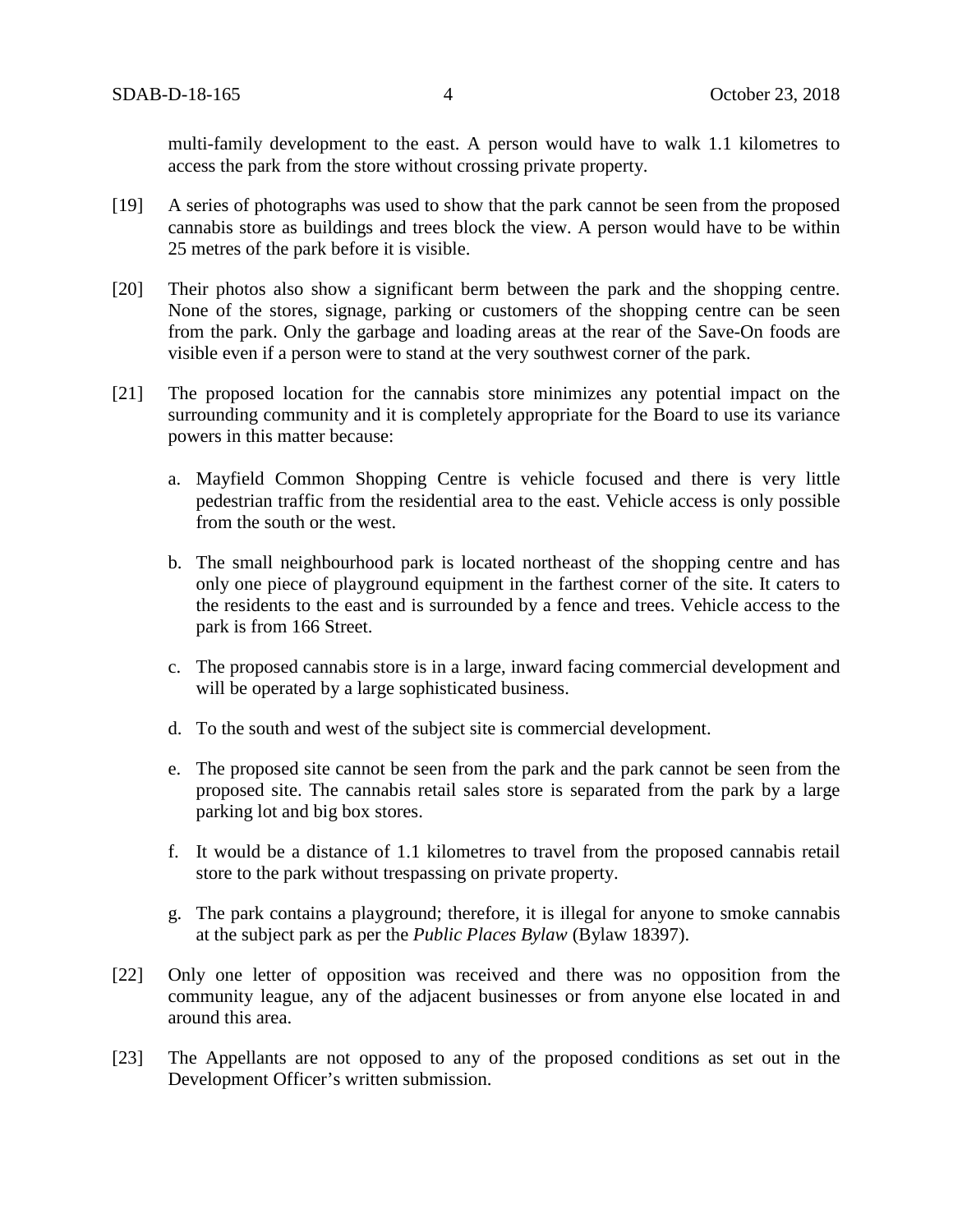- [24] The Appellants provided the following responses to questions from the Board.
	- a. They are not aware of a public walkway located between the subject site and the cemetery.
	- b. The chain link fence between the park and the subject site continues all the way to the north boundary of the park and has an extensive hedge growing along it. They confirmed that the fence seems to have been vandalized to create an opening to the park from the shopping center. There is no actual gate at this location.
	- c. The lane behind the Save-On Foods leads to the garbage, loading area and staff parking and loops to allow trucks to maneuver in and out. It is not a walkway. It is intended for trucks and vehicles. Windows of the multi-family development to the east overlook this lane, but the residents' view is buffered by large trees.
	- d. The location of the Algonquin Motor Inn and its parking lot was shown on an overhead photo. The one letter of opposition received was from a property owner to the north of this intervening establishment.
	- e. The Appellants confirmed that the fence separating the subject site from the park is 6 feet in height and is located at the top of a berm. It would be difficult to climb as the pole running along the top of the fence has wire protruding and is not smooth.
	- *ii) Position of the Development Officers, S. Chow and I. Welch*
- [25] Mr. Welch provided the following responses to questions from the Board:
	- a. Pedestrians will potentially trespass on private property in order to reach the park for the purpose of smoking cannabis.
	- b. He agrees that the park cannot be seen from the subject site and people would have to be familiar with the area to know the park is there.
	- c. He does not dispute the measurements provided by the Appellant showing that the proposed store location is located further than 100 metres from the park.
	- *iii) Rebuttal of the Appellant*
- [26] The City of Edmonton cannot presume harm and there is no evidence before the Board of any harm whatsoever.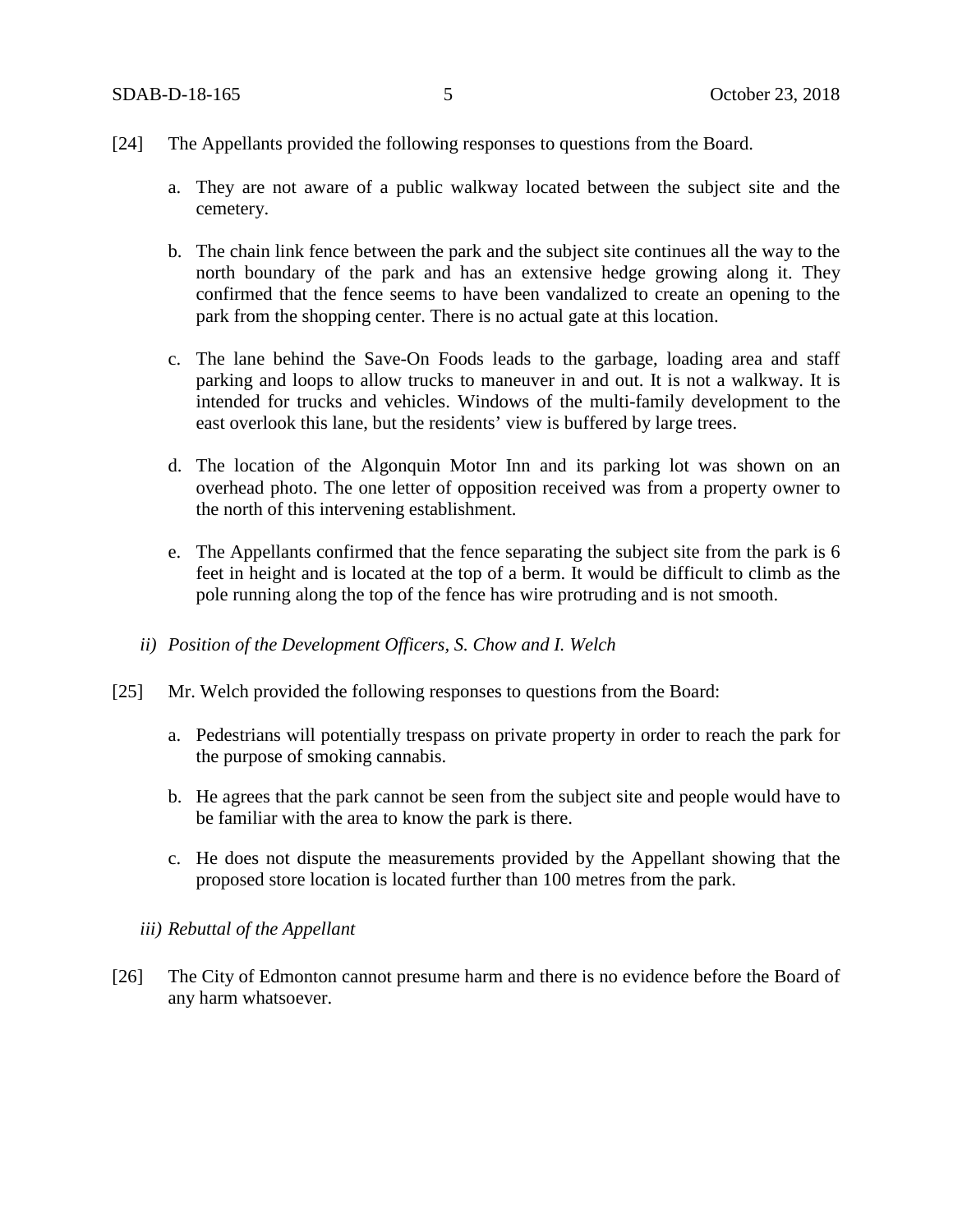### **Decision**

[27] The appeal is **ALLOWED** and the decision of the Development Authority is **REVOKED**. The development is **GRANTED** as applied for to the Development Authority, subject to the following **CONDITIONS** and **ADVISEMENTS**, as proposed by the Development Authority and reviewed by the Appellants:

## **CONDITIONS**

- 1. The Cannabis Retail Sales shall not commence operations until such time as the nonmedical sale and distribution of Cannabis is authorized by federal and provincial law.
- 2. The Cannabis Retail Sales must commence operations within nine (9) months of the date of issuance of this Development Permit.
- 3. There shall be no parking, loading, storage, trash collection, outdoor service or display area permitted within the required setback. (Reference Section 320)
- 4. All required parking and loading facilities shall only be used for the purpose of accommodating the vehicles of clients, customers, employees, members, residents or visitors in connection with the building or Use for which the parking and loading facilities are provided, and the parking and loading facilities shall not be used for driveways, access or egress, commercial repair work, display, sale or storage of goods of any kind. (Reference Section 54.1.1.c)

## **ADVISEMENTS:**

- 1. This Development Permit is NOT a Business Licence. A separate application must be made for a Business Licence. Please contact the 311 Call Centre (780-442-5311) for further information.
- 2. Signs require separate Development Applications.
- 3. A building permit is required for any construction or change in Use of a building. For a building permit, and prior to the plans examination review, you require construction drawings and the payment of fees. Please contact the 311 Call Centre (780-442-5311) for further information.
- 4. The City of Edmonton does not conduct independent environmental checks of land within the City. If you are concerned about the suitability of this property for any purpose, you should conduct your own tests and reviews. The City of Edmonton, in issuing this Development Permit, makes no representations and offers no warranties as to the suitability of the property for any purpose or as to the presence or absence of any environmental contaminants on the property.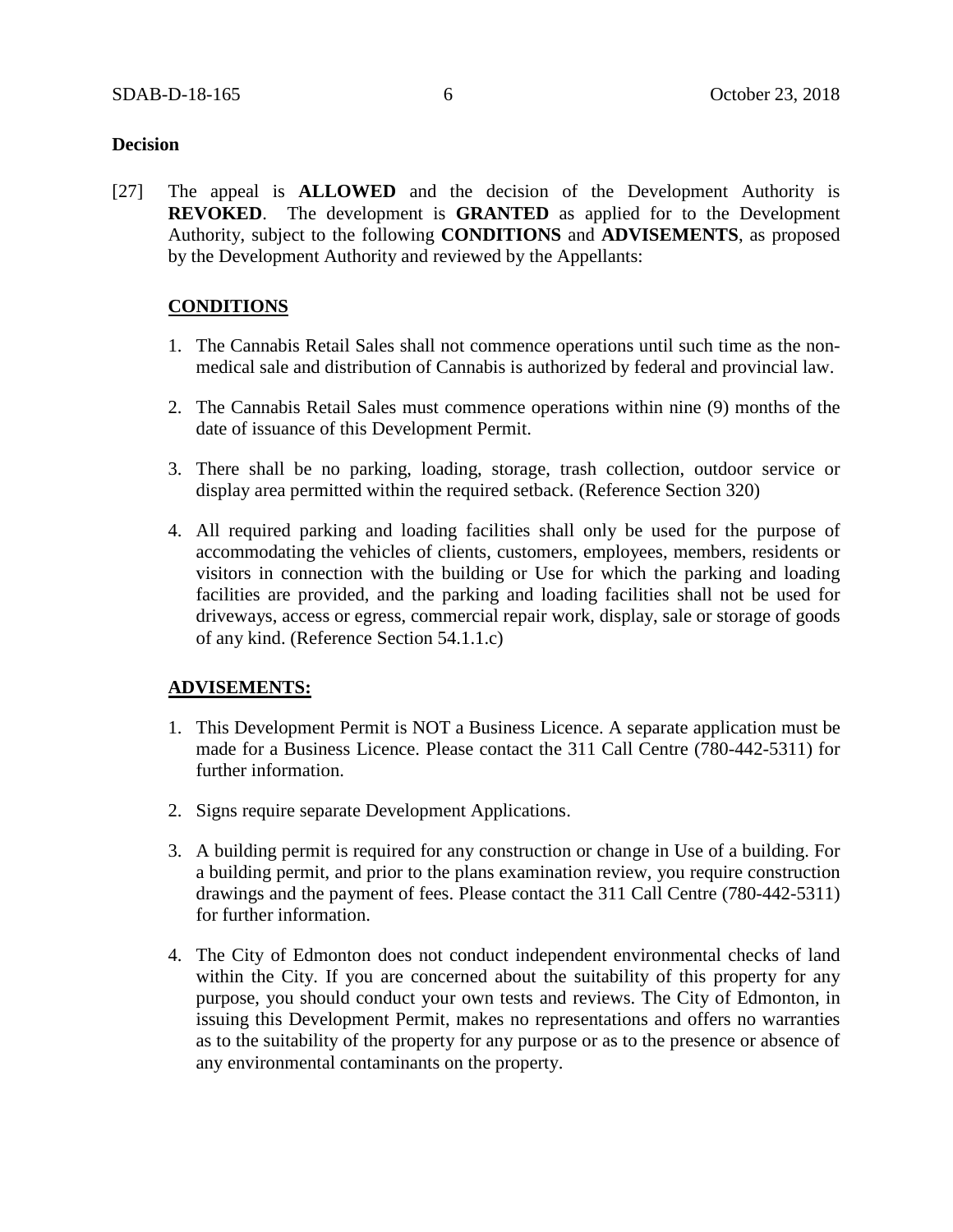- 5. An approved Development Permit means that the proposed development has been reviewed against the provisions of this bylaw. It does not remove obligations to conform with other legislation, bylaws or land title instruments including, but not limited to, the *Municipal Government Act*, the *Safety Codes Act* or any caveats, restrictive covenants or easements that might be attached to the Site. (Reference Section 5.2)
- 6. Unless otherwise stated, all above references to section numbers refer to the authority under the *Edmonton Zoning Bylaw 12800* as amended.
- [28] In granting the development, the following variance to the *Edmonton Zoning Bylaw* is allowed:
	- a) The minimum required 100 metres separation distance between the Cannabis Retail Site and any Site being used as public lands zoned AP or A pursuant to Section 70(3) is reduced by 100 metres to permit a minimum allowed separation distance of 0 metres.

#### **Reasons for Decision**

- [29] The proposed development is to change the Use from General Retail to Cannabis Retail Sales. The subject site is located in the CSC Shopping Centre Zone. Pursuant to Section 320.2(3) of the *Bylaw*, Cannabis Retail Sales is a Permitted Use in this zone.
- [30] Section 687(3)(a.4) of the *Municipal Government Act* (the "*Act*") directs that in making this decision, the Board must comply with applicable requirements of the regulations under the *Gaming, Liquor, and Cannabis Act,* respecting the location of premises described in a cannabis license and distances between those premises and other premises. Based on the submissions of the parties, the Board finds that requirements of those regulations have been satisfied and this Board has met its obligation under section 687(3)(a.4) of the *Act*.
- [31] Cannabis Retail Sales is subject to Special Land Use Provisions in section 70 of the Bylaw. Section 70(3) sets minimum separation distances applicable to Cannabis Retail Sales:

70(3) Any Site containing a Cannabis Retail Sales shall not be located less than 100 metres from any Site being used for Community Recreation Services Use, a community recreation facility, a provincial health care facility, as public lands, or any Site that is designated as school reserve or municipal and school reserve at the time of the application for the Development Permit for the Cannabis Retail Sales. For the purposes of this subsection only:

a. the 100 metres separation distance shall be measured from the closest point of the subject Site boundary to the closest point of another Site boundary, and shall not be measured from Zone boundaries or from the edges of structures;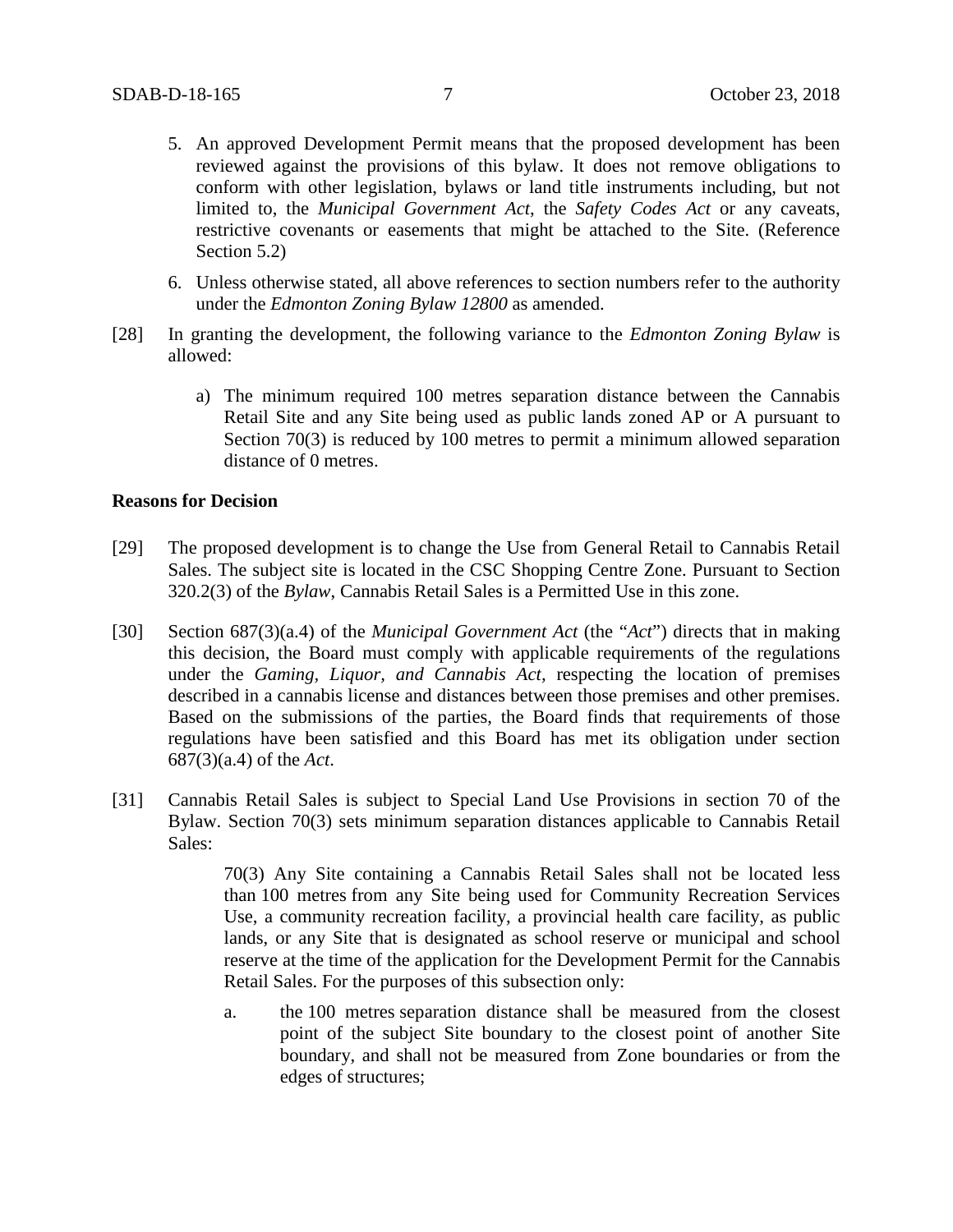- b. the term "community recreation facilities" means indoor municipal facilities used primarily by members of the public to participate in recreational activities conducted at the facilities, as per the Municipal Government Act; and
- c. the term "public lands" is limited to Sites zoned AP, and Sites zoned A.
- [32] A variance is required to section 70(3)(a) because the subject site is located 0 metres from a site zoned AP (Gordon Drynan Park) using the site to site method of the measurement specified in Section 70(3)(a).
- [33] The Development Officer cannot grant the necessary variance to the required separation distance as section 70(4) provides: "Notwithstanding Section 11 of this Bylaw, a Development Officer shall not grant a variance to subsection 70(2) or 70(3)".
- [34] The Board's authority to grant a variance to the minimum separation distance is different. It is found in section 687(3)(d) of the *Municipal Government Act*. Two Court of Appeal decisions cited to the Board provide direction regarding this variance authority.
- [35] The first case, *Newcastle Centre GP Ltd v. Edmonton (City),* 2014 ABCA 295, involved the Board's authority to grant a variance to the required separation distance between two liquor stores in a zone where that type of development was a Permitted Use. In *Newcastle*, the Court of Appeal ruled that it is an error for the Board to assume, without evidence, that the *Bylaw* creates a presumption of harm to the public and that it cannot intervene and grant variances unless that presumption is rebutted by the applicant (at paras 6-7). The Court expands on the Board's obligation to provide reasons and states (at paras 11-12):
	- [11] Were the Board's Reasons adequate? Was the result of applying the proper tests in s 687(3)(d) so obvious as to require no explanation in the Reasons? No. It is not self-evident that or how two liquor stores within 500 meters would interfere with neighbourhood amenities, nor that or how they interfere with or affect use, enjoyment, or value of neighbouring pieces of land. This is not a boiler factory in a residential neighbourhood. The problem only arises because there would be two liquor stores in the area. One alone is a permitted use.
	- [12] Therefore, if there is any interference with neighbourhood amenities, or with use, enjoyment, or value of other land parcels, the Board had a duty to explain that in its Reasons, and it did not. A mere conclusory statement does not suffice, and that is all that paragraph 10 is.
- [36] In the second case, *Thomas v Edmonton*, 2016 ABCA 57, the Court of Appeal was considering the Board's authority to waive the requirement for public consultation under the Mature Neighbourhood Overlay. In the course of that decision, the Court of Appeal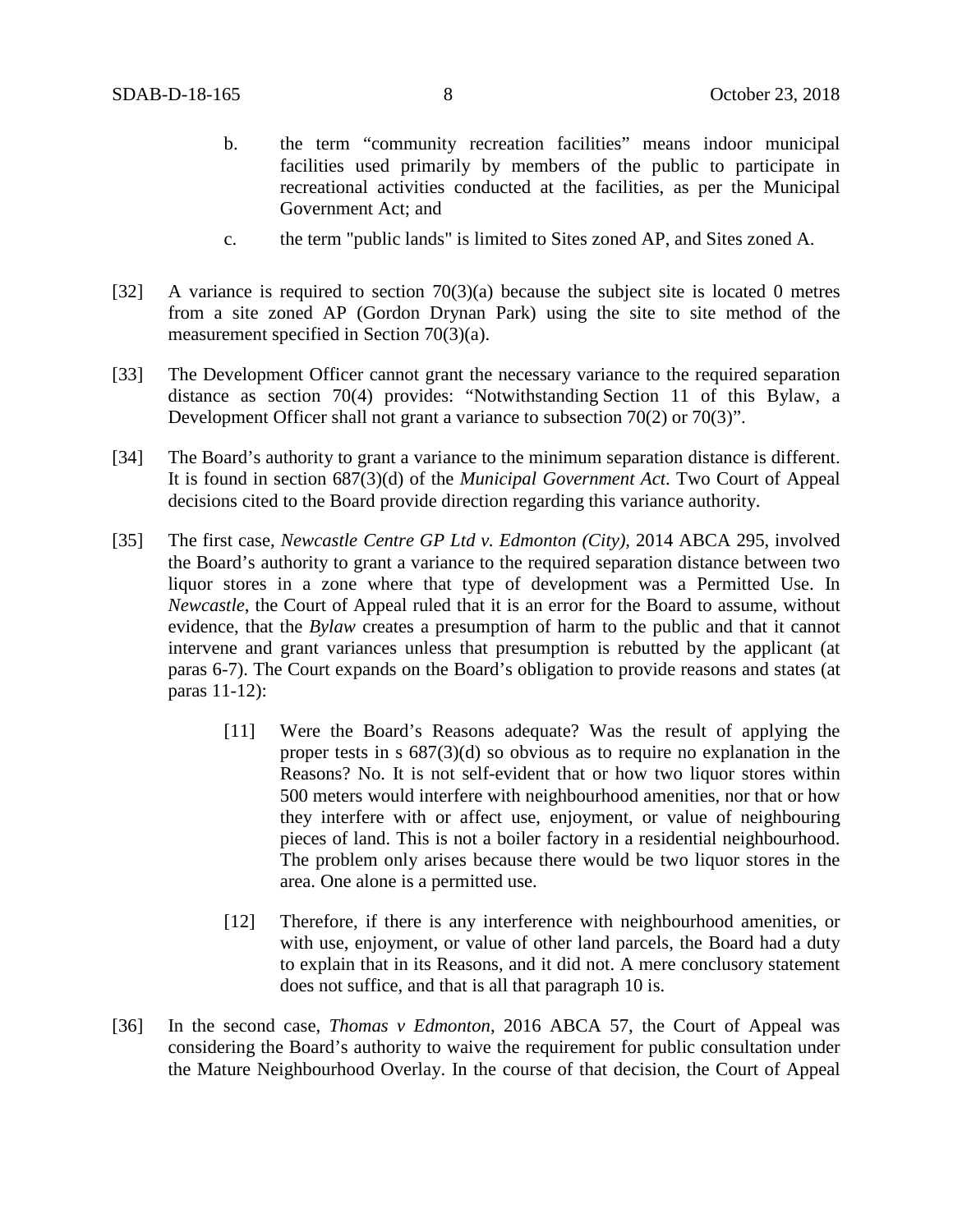also commented more generally upon the power of the Board to vary development regulations (at para 29):

What then is the rationale for this exception? Statutory plans and land use bylaws set out general development standards that are common to all lands in a specific area. These standards are typically defined with precision so that everyone understands what a particular site can be used for, and what can be constructed thereon. But as with all line-drawing, it is recognized that there will be cases in which a strict application of the set standards could lead to an unreasonable result. To relieve against hardship, the Legislature has conferred on subdivision and development appeal boards the authority to relax – that is vary, dispense with or waive – development standards in the applicable land use bylaw providing certain conditions as set out in s 687(3)(d) are met.

- [37] In his written submission, the Development Officer indicates that the potential impacts of this Use are currently unknown and argues that the Board should proceed with caution and deny the requested variance because a denial would be consistent with the results of public consultation which Council received and carried forward in section 70.
- [38] During the hearing, the Development Officer agreed that although the site to site measurement is 0 metres, the distances provided by the Appellant which suggest a practical separation distance are accurate. The only potential harm he could foresee would be that if individuals knew of the park they might have incentive to cross over the subject site and vandalize the perimeter fence in order to access the park to smoke cannabis.
- [39] Based on the submissions and evidence provided by the parties, and mindful that it should refrain from automatically assuming without any basis that a variance would interfere with the amenities of the neighborhood or with the use, enjoyment and value of neighbouring properties, the Board grants a variance to section 70(3) for the reasons which follow.
- [40] Cannabis Retail Sales is a Permitted Use and the Development Officer provided no evidence of a negative impact. He acknowledged that the impacts of this Permitted Use are unknown at this point.
- [41] Based on the evidence provided by the Appellant, there are factors in this case which mitigate the potential for a material impact attributable to the requested variance to the separation distance between the sites:
	- a) The subject site is a large commercial shopping centre (14.4 hectares). The park site abuts the northeast corner of subject site and the proposed Cannabis Retail Sales Use is located in the southwest portion of the subject site.
	- b) The photos demonstrate that the park site and the proposed development are visually separated. There are no direct sight lines from the park site to the proposed development.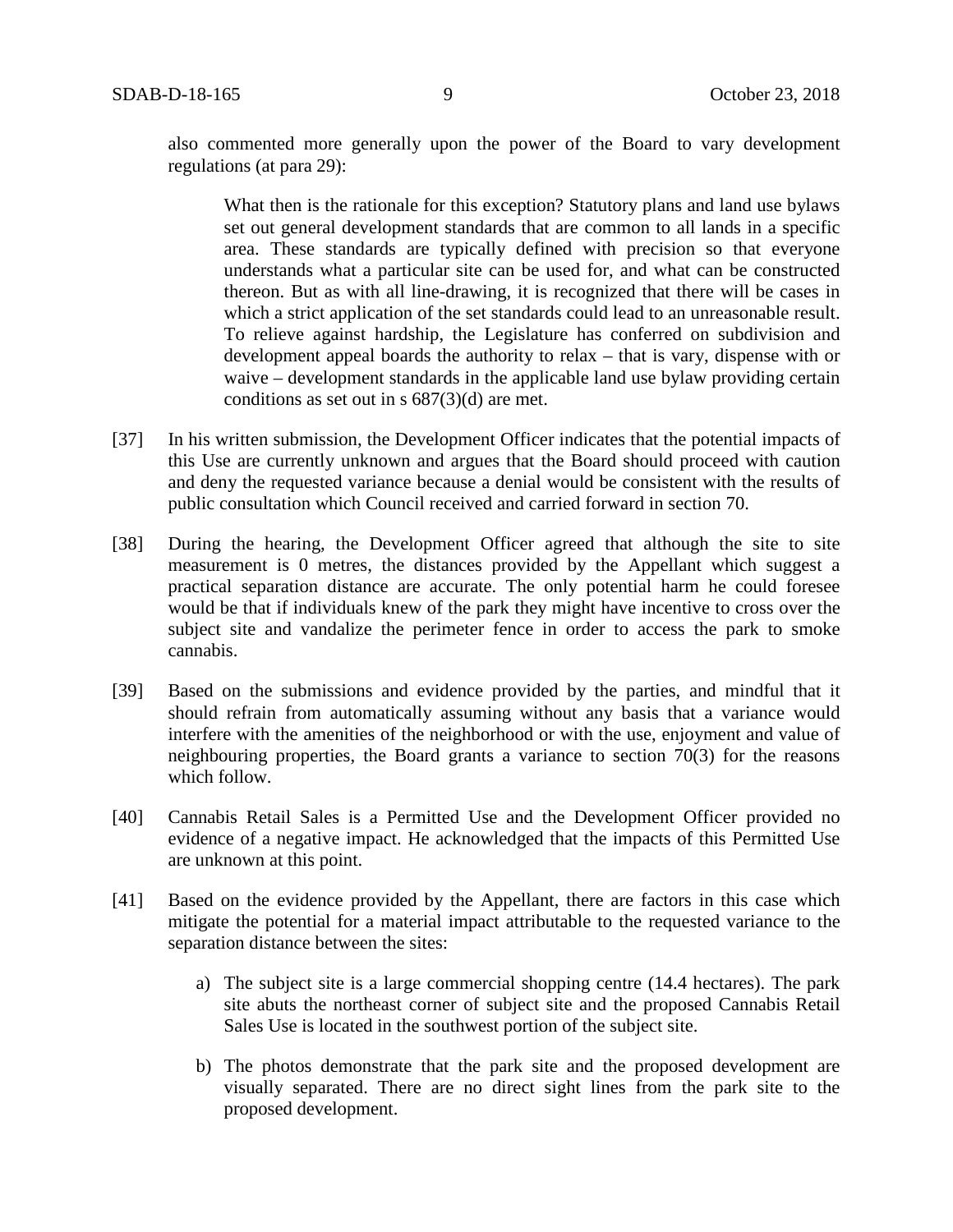- c) The shopping center parking lot and the building containing the proposed development are obscured by a berm, mature landscaping along the fence and intervening commercial buildings along the east and north boundaries of the subject site.
- d) Based on the photographs provided by the Appellant, an individual would have to travel more than 150 metres from the proposed development before the park site would become partially visible.
- e) The subject site and the park site are also functionally separated. The majority of the shopping centre is oriented towards the interior and away from the park site. It consists of large, big box commercial establishments and a significant portion of customers would be arriving by vehicle. Vehicles accessing the subject Site must enter from the south or the west and would not pass the park or otherwise be alerted to its existence. The park site is accessed from the east along 166 Street.
- f) The south and west boundaries of the park site are enclosed by a six foot chain link fence. There are no gates on the west side abutting the subject Site. The Board notes that the grade of the park site is higher than the grade of the subject site. Therefore, the perimeter fence is located on top of a berm which makes it higher than 6 feet and, with the adjacent tall hedge, more difficult to traverse.
- g) The shortest walking distance from the building which contains the Cannabis Retail Sales Use to the nearest corner of the park is 185 metres and involves climbing over or through the fence and hedge, passing the intervening buildings and traversing the parking lot and its access roads.
- h) The shortest walking distance from the premises to the nearest corner of the park is 245 metres and involves climbing over or through the fence and hedge, passing the intervening buildings and traversing the parking lot and its access roads.
- i) The shortest walking distance using a gate is 425 metres and involves crossing the private parking area and the lawn of the multi-family development to the east as well as passing the intervening buildings and traversing the parking lot and its access roads.
- j) A pedestrian must walk more than a kilometer to legally access the park without crossing any private property.
- [42] While the Development Officer raised the potential for trespassers and damage to the existing fence, the Board notes that these issues are pre-existing enforcement issues and there is no evidence before the board that they would be exacerbated by the addition of the Cannabis Retail Sales Use at the proposed location in the far portion of the subject site.
- [43] The Board considered the one letter of objection received from the owner of a property within the notification zone. The author's main concern was with Cannabis Retail Sales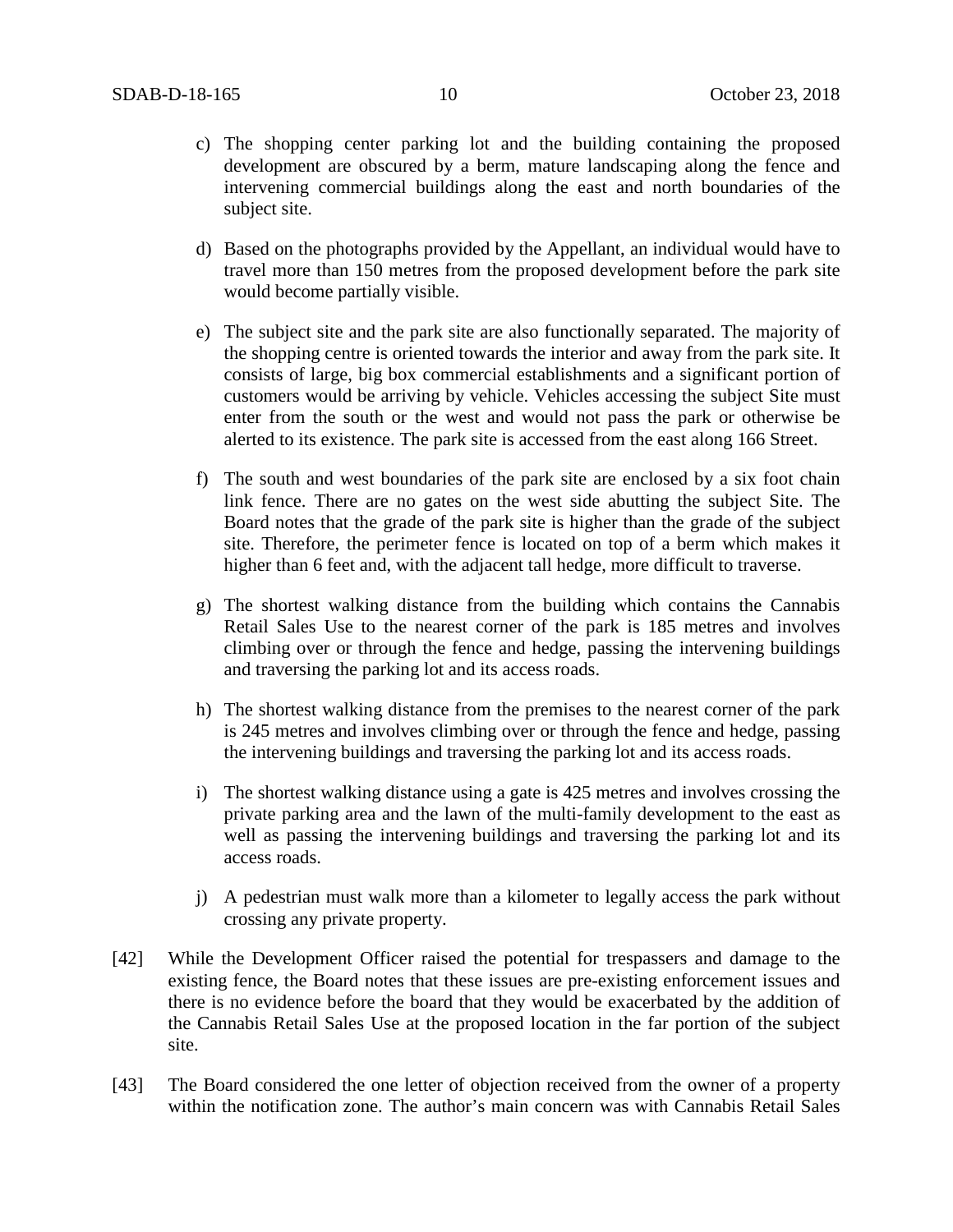Use and its potential link to crime. They were also opposed due to the proximity of residential properties which might be occupied by children and youth. The Board notes that Cannabis Retail Sales is a Permitted Use in the CSC Shopping Centre Zone, there are no required separation distances from residential uses and no supporting evidence was provided for the author's opinion concerning crime.

- [44] The Board notes that the Appellants also argued that the appeal should be allowed as they are first class, responsible retailers and will bring this good reputation to the cannabis space. The Board did not take this factor into consideration in exercising its discretion because an issued development permit is attached to the land. The rights are not restricted to a particular appellant**.**
- [45] For these reasons, the Board finds that the proposed development will not unduly interfere with the amenities of the neighbourhood nor materially interfere with or affect the use, enjoyment or value of neighbouring parcels of land.

KChimau of

Ms. K. Cherniawsky, Presiding Officer Subdivision and Development Appeal Board

Board Members in Attendance: Mr. V. Laberge; Ms. E. Solez; Mr. L. Pratt

CC: City of Edmonton, Development & Zoning Services, Attn: S. Chow / I. Welch / H. Luke City of Edmonton, Law Branch, Attn: Mr. Gunther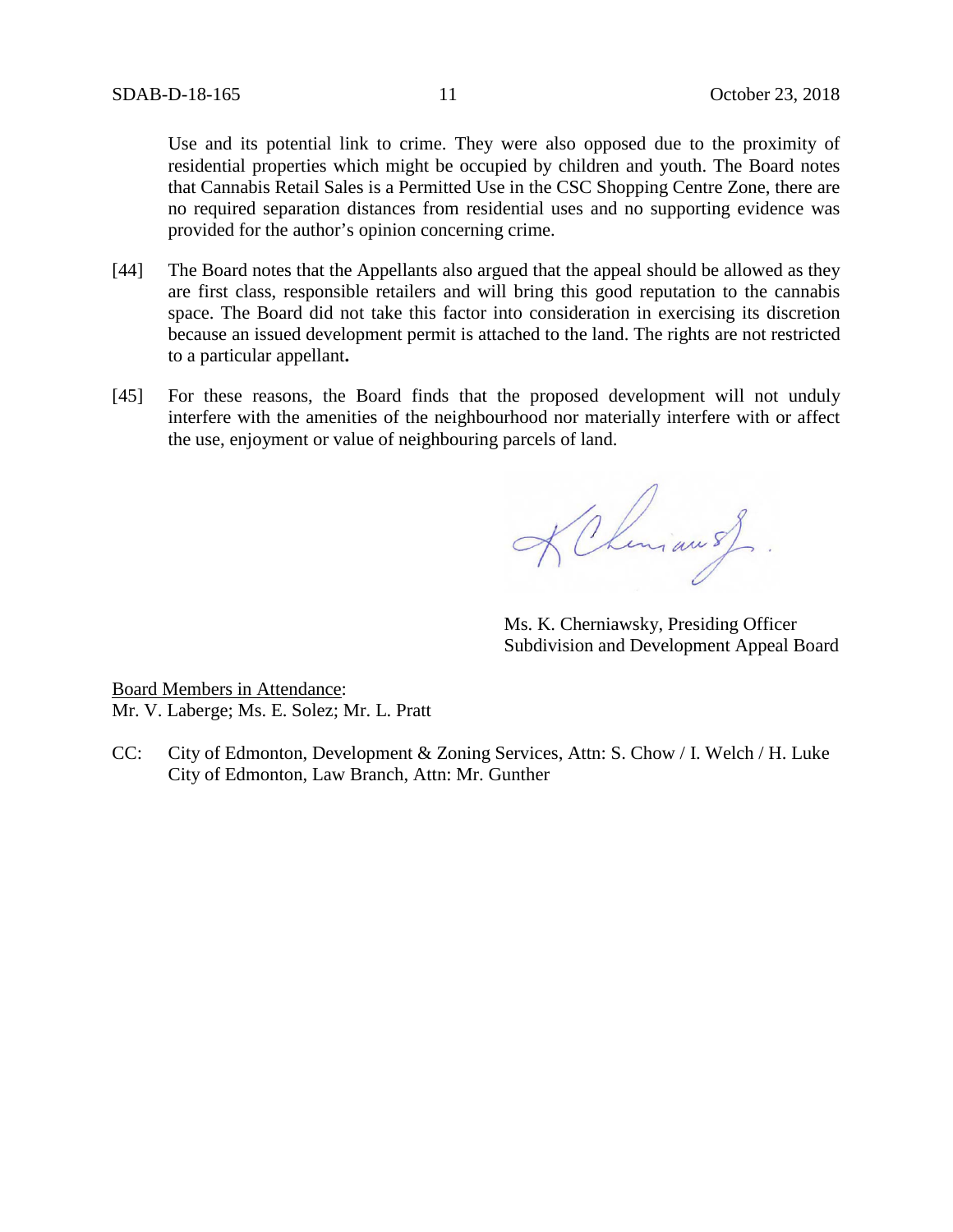## **Important Information for the Applicant/Appellant**

- 1. This is not a Building Permit. A Building Permit must be obtained separately from Development & Zoning Services, located on the 2nd Floor, Edmonton Tower, 10111 – 104 Avenue NW, Edmonton, AB T5J 0J4.
- 2. Obtaining a Development Permit does not relieve you from complying with:
	- a) the requirements of the *Edmonton Zoning Bylaw*, insofar as those requirements have not been relaxed or varied by a decision of the Subdivision and Development Appeal Board,
	- b) the requirements of the *Alberta Safety Codes Act*,
	- c) the *Alberta Regulation 204/207 – Safety Codes Act – Permit Regulation*,
	- d) the requirements of any other appropriate federal, provincial or municipal legislation,
	- e) the conditions of any caveat, covenant, easement or other instrument affecting a building or land.
- 3. When an application for a Development Permit has been approved by the Subdivision and Development Appeal Board, it shall not be valid unless and until any conditions of approval, save those of a continuing nature, have been fulfilled.
- 4. A Development Permit will expire in accordance to the provisions of Section 22 of the *Edmonton Zoning Bylaw, Bylaw 12800*, as amended.
- 5. This decision may be appealed to the Alberta Court of Appeal on a question of law or jurisdiction under Section 688 of the *Municipal Government Act*, RSA 2000, c M-26. If the Subdivision and Development Appeal Board is served with notice of an application for leave to appeal its decision, such notice shall operate to suspend the Development Permit.
- 6. When a decision on a Development Permit application has been rendered by the Subdivision and Development Appeal Board, the enforcement of that decision is carried out by Development & Zoning Services, located on the 2nd Floor, Edmonton Tower, 10111 – 104 Avenue NW, Edmonton, AB T5J 0J4.

*NOTE: The City of Edmonton does not conduct independent environmental checks of land within the City. If you are concerned about the stability of this property for any purpose, you should conduct your own tests and reviews. The City of Edmonton, when issuing a development permit, makes no representations and offers no warranties as to the suitability of the property for any purpose or as to the presence or absence of any environmental contaminants on the property.*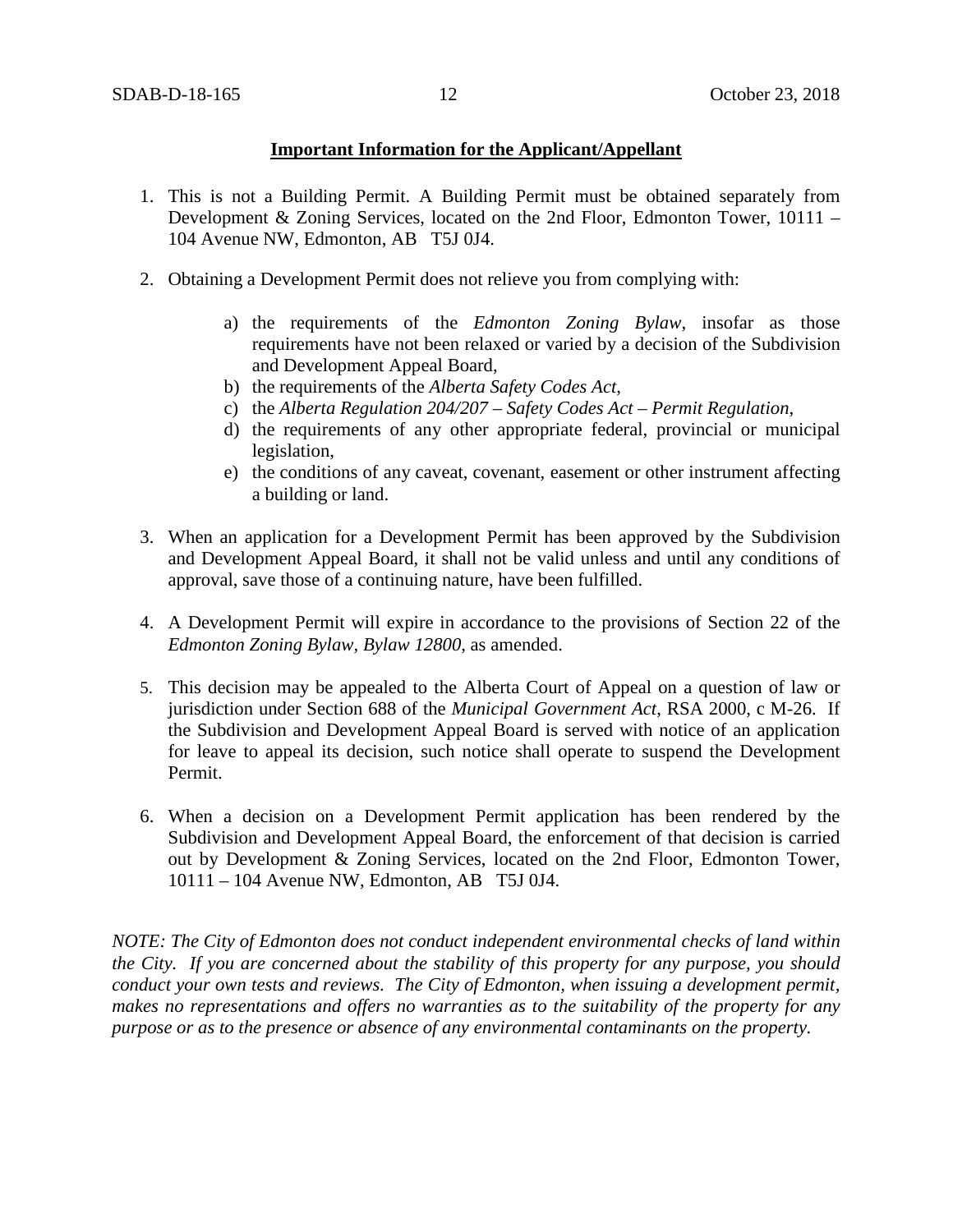

*10019 – 103 Avenue NW Edmonton, AB T5J 0G9 P: 780-496-6079 F: 780-577-3537 [sdab@edmonton.ca](mailto:sdab@edmonton.ca) edmontonsdab.ca*

C&H Properties Inc. 1702, 10104-103 Avenue Edmonton, AB T5J 0H8 Date: October 26, 2018 Project Number: 286886504-001 File Number: SDAB-D-18-166

# **Notice of Decision**

[1] On October 11, 2018, the Subdivision and Development Appeal Board (the "Board") heard an appeal that was filed on September 17, 2018. The appeal concerned the decision of the Development Authority, issued on August 30, 2018, to refuse the following development:

# **Change the Use from Health Services to Cannabis Retail Sales.**

- [2] The subject property is on Plan 1722889 Blk 1 Lot 47, located at 16703 82 Street NW, within the (CSC) Shopping Centre Zone. The Edmonton North Area Structure Plan and Schonsee Neighbourhood Structure Plan apply to the subject property.
- [3] The following documents were received prior to the hearing and form part of the record:
	- A copy of the Development Permit application with attachments, proposed plans, and the refused Development Permit;
	- The Development Officer's written submissions;
	- The Appellant's written submissions; and
	- One on-line response in opposition.

## **Preliminary Matters**

- [4] At the outset of the appeal hearing, the Presiding Officer confirmed with the parties in attendance that there was no opposition to the composition of the panel.
- [5] The Presiding Officer outlined how the hearing would be conducted, including the order of appearance of parties, and no opposition was noted.
- [6] The appeal was filed on time, in accordance with section 686 of the *Municipal Government Act*, RSA 2000, c M-26.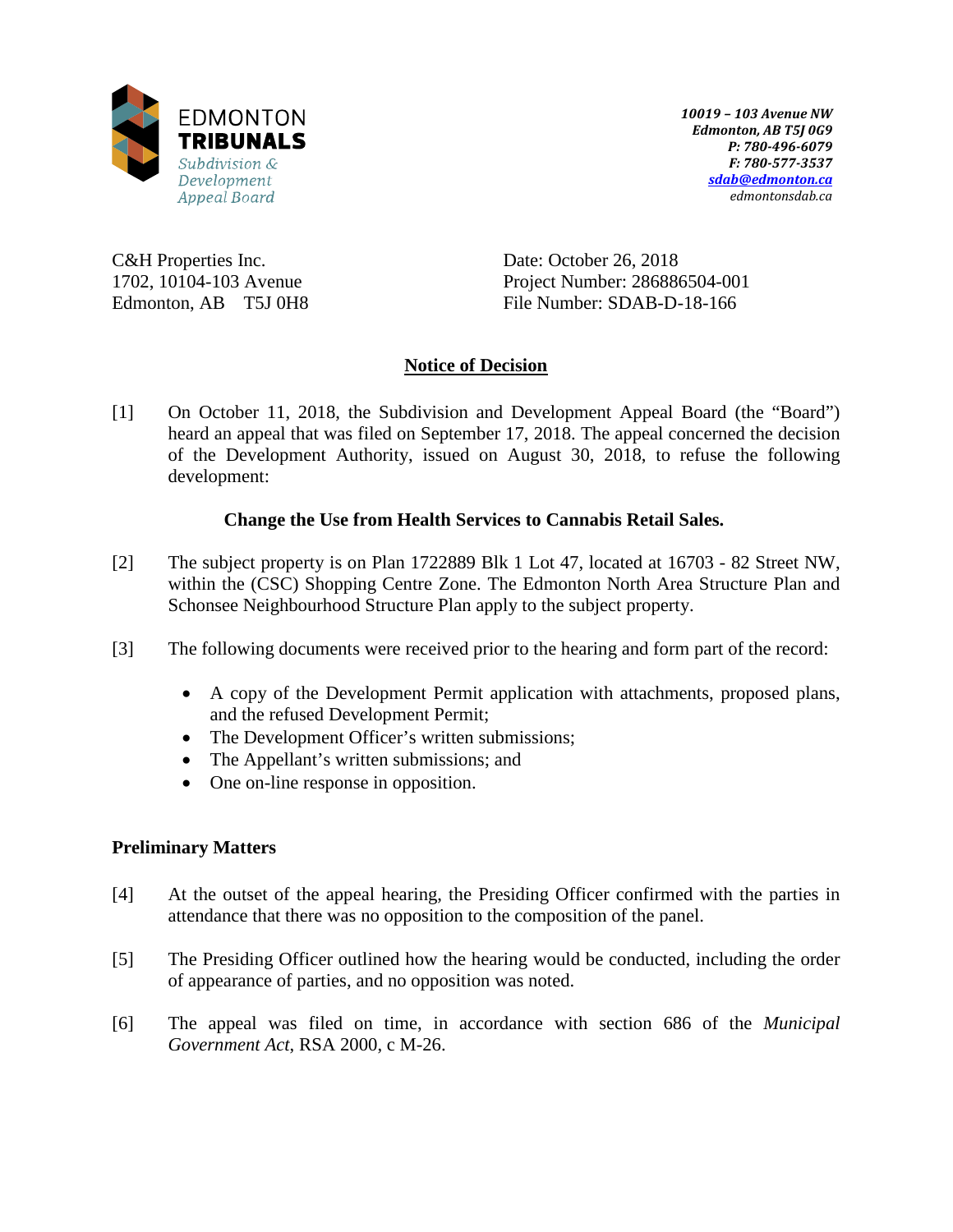### **Summary of Hearing**

- *i) Position of the Appellant, C & H Properties Inc.*
- [7] Mr. M. Podmoroff made a submission on behalf of C & H Properties. He was accompanied by Mr. J. Williams and Mr. G. Williams.
- [8] The reason for refusal is the minimum separation distance requirement from a Cannabis Retail Sales to a school (Florence Hallock school) has not been met. The Appellant referred the Board to the Exhibits contained within his written submission that show that the school is situated upon a separate Site west of Poplar District Park. The Exhibits include a Joint Use Agreement between the School Board and the City which confirm that there are two separate Sites. Both sites are reserve in their entirety and the school Site comprises only a small part of the larger reserve Site.
- [9] Mr. Podmoroff quoted paragraph 29 from *Thomas v Edmonton (City)*, 2016 ABCA 57 which addressed the variance powers of the Board:

[...] Statutory Plans and land use bylaws set out general development standards that are common to all lands in a specific area. These standards are typically defined with precision so that everyone understands what a particular site can be used for. However, it is recognized that there will be cases in which a strict application of the set standards could lead to an unreasonable result. To relieve against hardship, the Legislature has conferred on Subdivision and Development Appeal Boards the authority to relax – that is vary, dispense with or waive development standards in the applicable land use bylaw providing certain conditions as set out in section 687(3)(d) of the Municipal Government Act are met.

- [10] The school is located on the most westerly portion of a very large Site consisting of two legal lots. The strict application of the minimum required separation distance serves no purpose because of the size of the Site on which the school is located. According to the Court of Appeal, the Board has the authority to vary this requirement.
- [11] Playing fields delineated by large mature trees and undulating surface contours are located between the school and the proposed development. There is fencing on the north part of the Site and a fenced off fire station is also located on a portion of the Site.
- [12] Mr. Podmoroff referred to a survey prepared by an Alberta Land Surveyor, *Exhibit F*. It shows the distance from the closest point of the proposed development to the southwest edge of the commercial property is 139.69 metres. The Development Officer's reason for refusal states that the proposed setback from the edge of the subject property to the school is 95 metres. These two measurements added together (139.69 metres and 95 metres) show that the closest point of the proposed Cannabis Retail Sales to the closest Site boundary of the Poplar District Park site is 234.69 metres.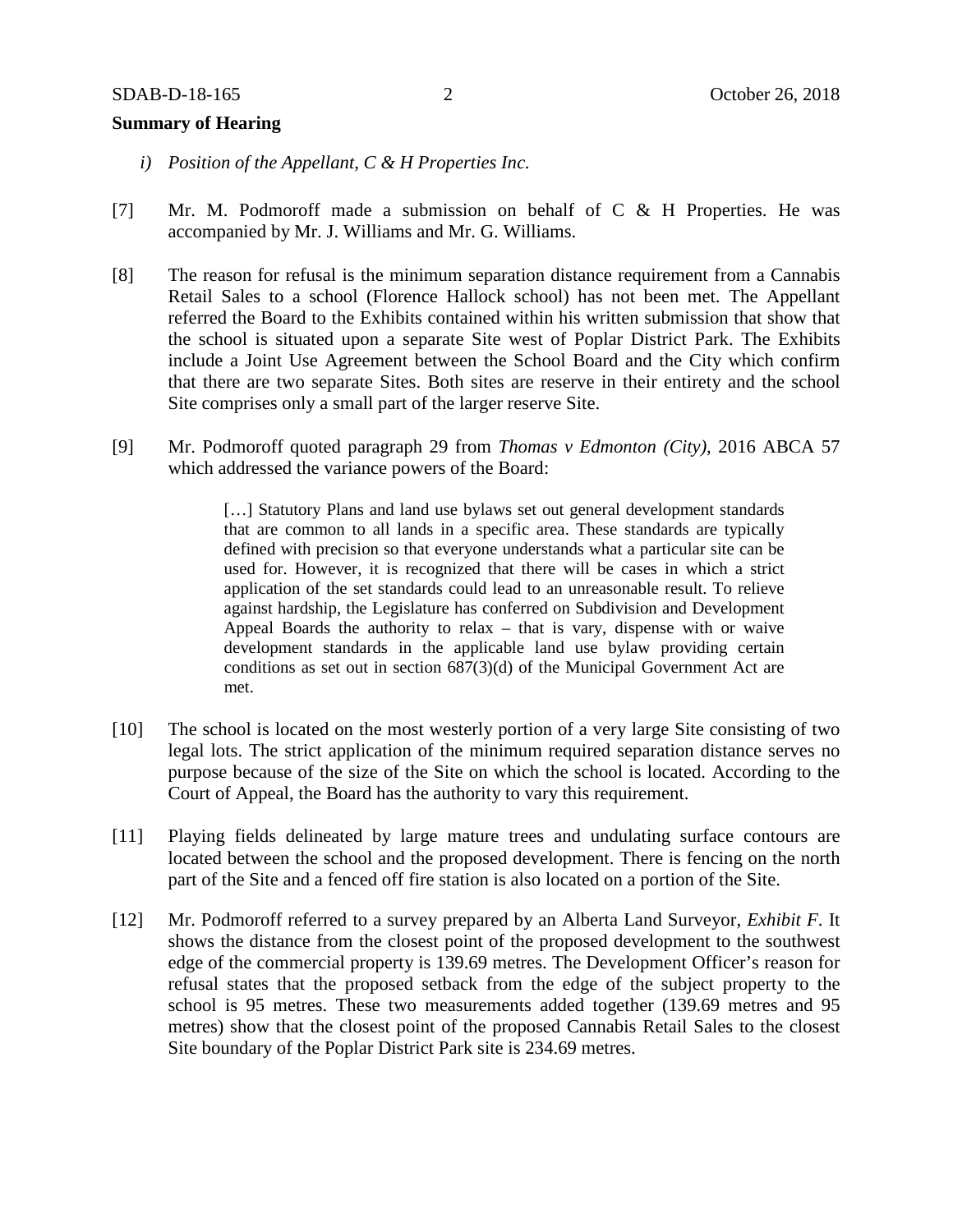- [13] The proposed development is a Permitted Use on a commercial site that is physically separated from the school by 605 metres as shown on *Exhibit G* of the Appellant's written submission. The school is well beyond the 200 metre radius required by the *Edmonton Zoning Bylaw* (the *Bylaw*) and well beyond the 100 metre measurement required by Provincial legislation.
- [14] The distance from the Site boundary of the proposed Cannabis Development to the Site boundary of the Site of a future school is 359 metres per *Exhibit H*.
- [15] The Appellants provided the following responses to questions from the Board:
	- a) They confirmed that the proposed Use at this location complies with all of the Alberta Gaming, Liquor and Cannabis Regulations.
	- b) A person standing kitty corner from the proposed site would not be able to see the school due to the undulating terrain and large trees.
	- c) The first phase of the subject Site was developed as a drug store with a medical clinic. Their development company subsequently purchased the north portion of the Petro Canada lands to the east. As a requirement of this subdivision, the City required the Appellants to consolidate this newly purchased portion with the existing drug store site further to the west.
	- d) The proposed Cannabis Retail Sales is not visible from the southwest corner of 167 avenue and 82 Street as it is obscured by the Rexall building.
	- e) 167 Avenue and 82 Street are major bus routes. There are two through-traffic lanes as well as a third turning lane on each of these roads at this location. A pedestrian would have to cross these two major roads and travel along the sidewalk running along the south side of 167 Avenue to access the school from the Cannabis Retail Sales. It would be difficult to shortcut through the park due to the presence of barrier fences around the fire station.
	- f) The Appellants do not have any concerns with any of the Development Officer's suggested conditions in his written submission.
	- g) A small portion of two pylon signs located adjacent to 82 Street and adjacent to 167 Street will be used for advertising by the proposed Cannabis Retail Sales. The actual sign on the storefront of the Cannabis Retail Sales will not be visible from the corner.
	- *ii) Position of the Development Officer, I. Welch and S. Chow*
- [16] Mr. Welch clarified that the lands upon which the school and the park are located on are on a single lot and they are considered as one Site with a school on one side and the park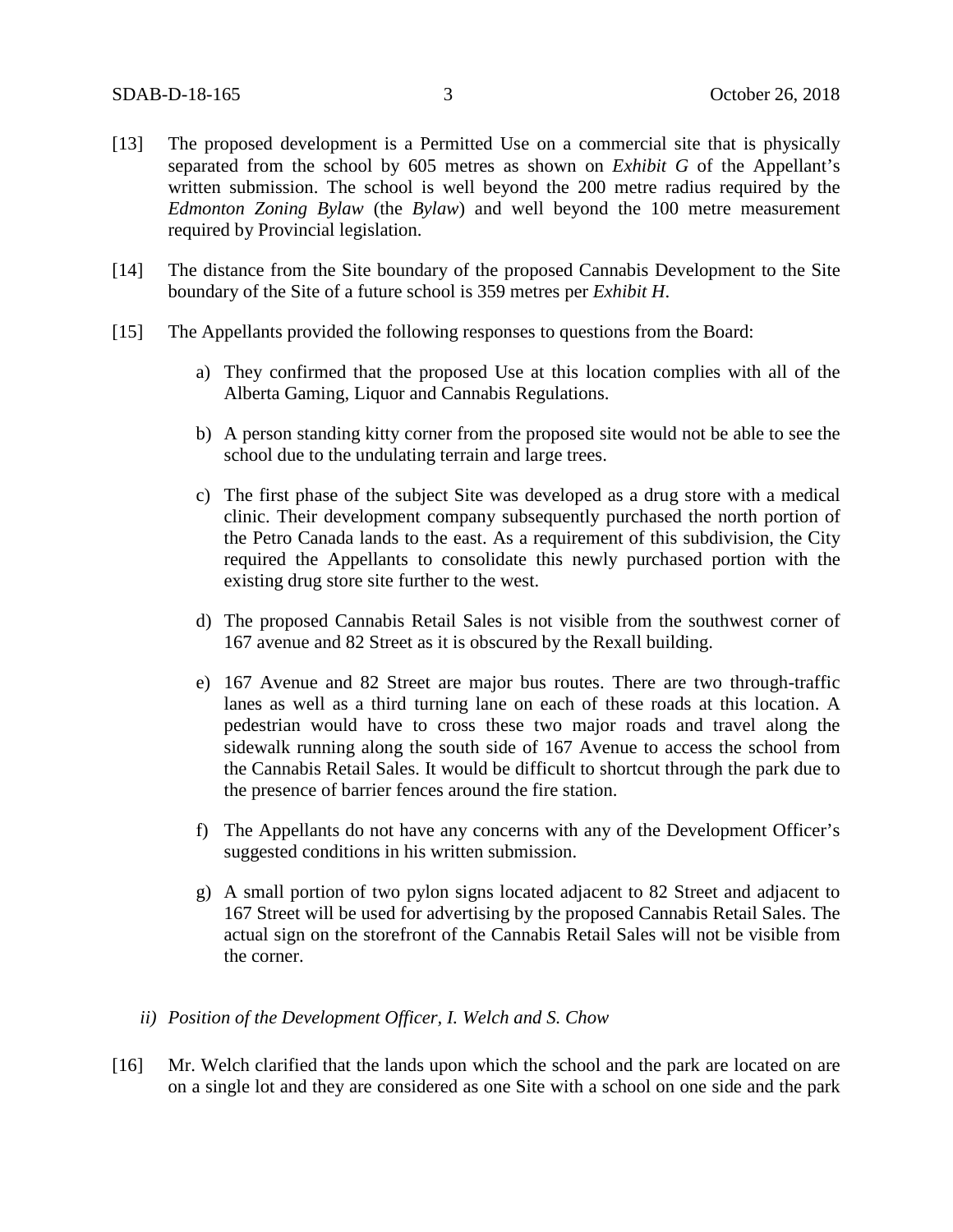on the other. In Edmonton, schools routinely use surrounding fields for outdoor activities through joint use agreements.

- [17] Although the proposed Cannabis Retail Sales is a bit further away from the corner of the subject Site, overall it still meets the separation requirements of the *Bylaw*. As noted in his written submission, the majority of residents in the public consultation process indicated that Cannabis Retail Sales should be located at least 200 metres away from schools and Council adopted this distance in the recently written regulations. Even if the Development Officer had the authority he would not have granted a variance in this instance.
- [18] The following responses were provided to questions from the Board:
	- a) Two separate lots could still be considered as a single site as per the definition of Site in the *Edmonton Zoning Bylaw*. The Petro Canada lot, the Rexall lot and the subject lot could potentially be considered as either three separate Sites or they could also legally be considered as one Site.
	- b) Although they have not personally visited the two Sites in question, from the evidence provided they would agree that the Cannabis Retail Sales cannot be seen from the corner of 167 Avenue and 82 Street.
	- c) The Development Authority has to strike a balance between providing a reasonable provision for Cannabis Retails Sales and preventing the products from falling into the hands of vulnerable individuals. Even with the fencing mentioned by the Appellant, it is Mr. Imai's opinion that the proposed development is too close to a school resulting in a significant likelihood of harm. Mr. Welch confirmed that it is a K-9 school.
	- d) The Development Authority could not comment on how much of a material impact signage would make.
	- e) Similar regulations regarding separation distances are in effect for alcohol sales and other socially controversial uses. Mr. Welch confirmed that these measurements are taken "as the crow flies" (site to site).
- [19] Mr. Welsh referred to SDAB-D-18-133 when asked to comment on Paragraph 14 of the Appellant's submission and stated that the Municipal and Provincial standards can be considered together when establishing separation distances.

#### *iii) Rebuttal of the Appellant*

[20] The Appellants currently have an approved development permit with no variances for a Major Alcohol Sales Use which is located on the subject Site and physically closer to the school than the proposed Cannabis Retail Sales. The location of this approved permit was shown on a Site diagram. This approval was obtained prior to the required lot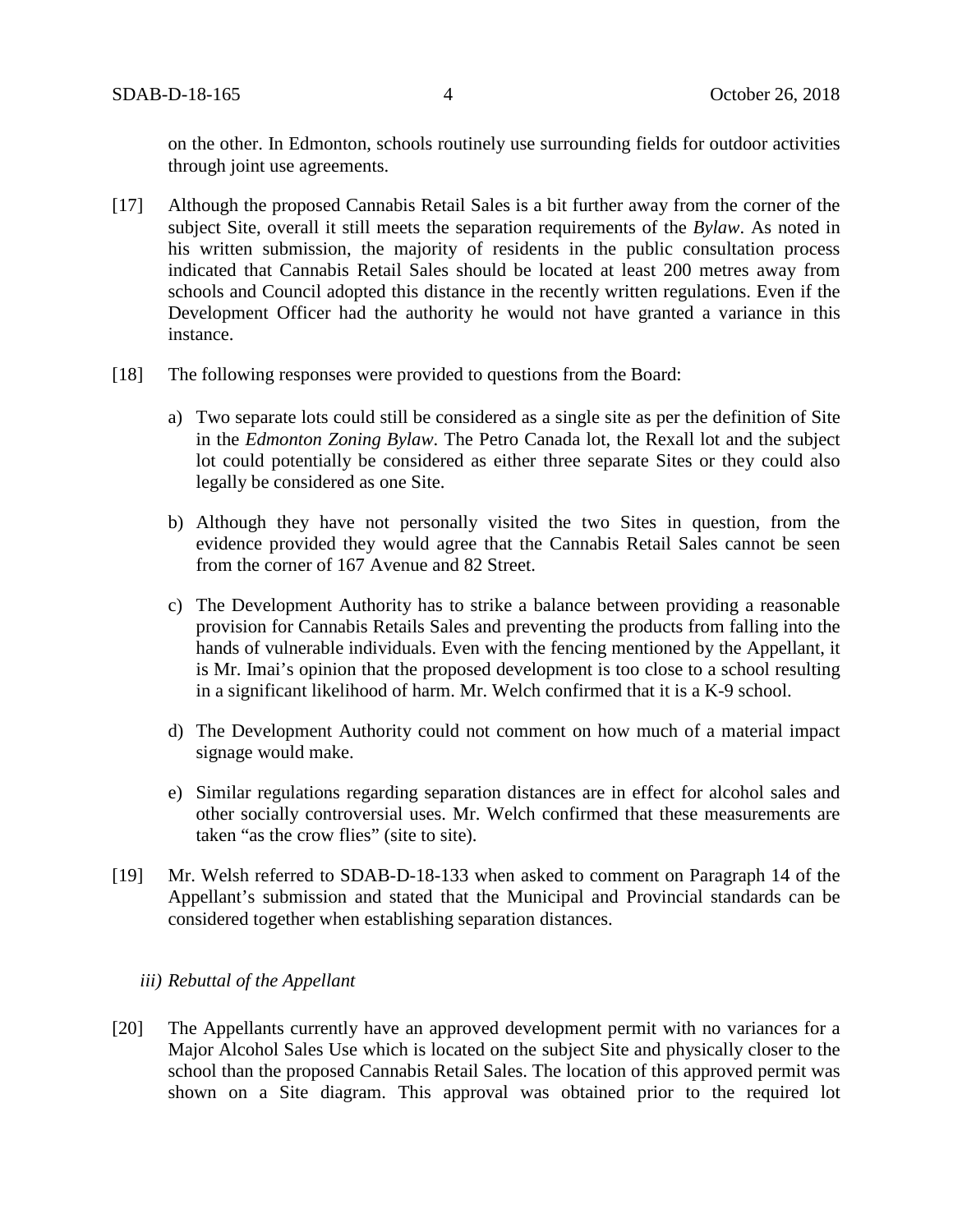consolidation so it was approved without a variance, despite the fact the applicable regulations are substantially the same. It is much larger than the proposed Cannabis Retail Sales and they have difficulty understanding the fairness, given that they only became off-side due to the City requiring consolidation.

- [21] Because of the Site boundary being redefined, their measurement from the school is now affected for the current development permit application.
- [22] The Appellants agree that drugs or alcohol should not fall into the wrong hands. The AGLC has set stringent regulations to prevent this from occurring. Cannabis Retail Sales operators must submit to regular inspections, require identification prior to purchase and maintain records of purchasers. This is beyond what is in place for alcohol sales. There are enough checks and balances in place to prevent a youth from wandering into the proposed retail store and obtaining a cannabis product.
- [23] Signage is no different than signage for alcohol sales and should be treated as a teaching opportunity by parents.
- [24] In summary, the proposed development is a permitted use in this zone and will not unduly interfere with the amenities of the neighbourhood nor materially interfere with or affect the use, enjoyment or value of neighbouring parcels of land.

### **Decision**

[25] The appeal is **ALLOWED** and the decision of the Development Authority is **REVOKED**. The development is **GRANTED** as applied for to the Development Authority, subject to the following **CONDITIONS,** reviewed by the Applicants:

## **CONDITIONS**

- 5. The Cannabis Retail Sales shall not commence operations until such time as the nonmedical sale and distribution of Cannabis is authorized by federal and provincial law.
- 6. The Cannabis Retail Sales must commence operations within nine (9) months of the date of issuance of this Development Permit.
- 7. Exterior lighting shall be developed to provide a safe lit environment in accordance with Sections 51 and 58 and to the satisfaction of the Development Officer.
- 8. Any outdoor lighting for any development shall be located and arranged so that no direct rays of light are directed at any adjoining properties, or interfere with the effectiveness of any traffic control devices. (Reference Section 51 of the Edmonton Zoning Bylaw 12800).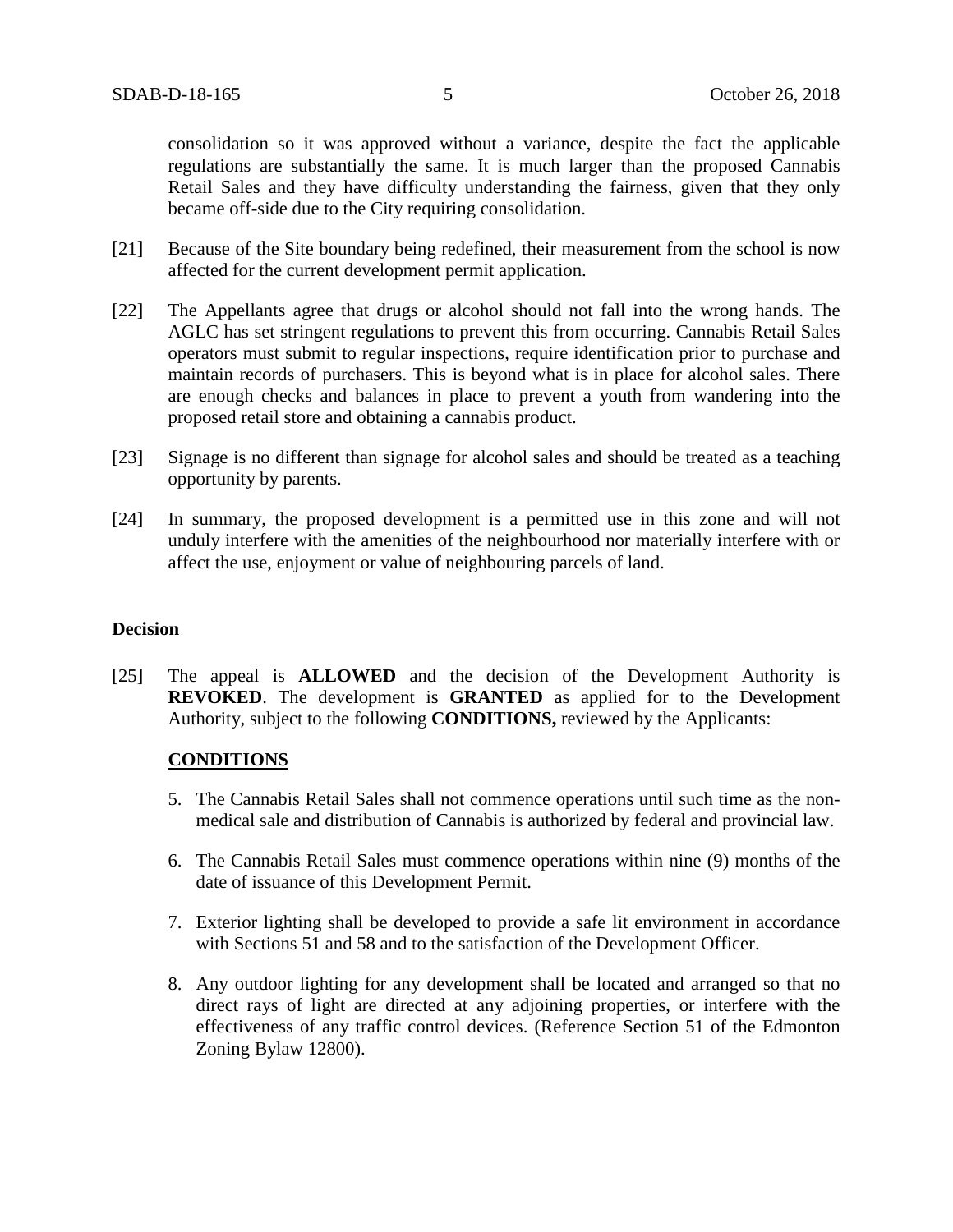### **NOTES:**

- 1. Signs require separate Development Applications.
- 2. This Development Permit is not a Business Licence. A separate application must be made for a Business Licence.
- [26] In granting the development, the following variance to the *Edmonton Zoning Bylaw* is allowed:
	- a) The minimum required 200 metres separation distance between the Cannabis Retail Sales Site and a School Site (Florence Hallock School) pursuant to Section 70(2) is reduced by 105 metres to permit a minimum allowed separation distance of 95 metres.

#### **Reasons for Decision**

- [27] The proposed development is to change the Use from a Health Services Use to a Cannabis Retail Sales Use. The Subject Site is located in the (CSC) Shopping Centre Zone. Pursuant to section 320.2(3) of the *Edmonton Zoning Bylaw* (the *Bylaw*), Cannabis Retail Sales is a Permitted Use in this Zone.
- [28] Cannabis Retail Sales is subject to regulations under the *Gaming, Liquor, and Cannabis Regulation,* AR143/96. Section 105 deals with the locations of premises described in a cannabis licence and distances between those premises and certain other premises. Section 687(3)(a.4) of the *Municipal Government Act* (the *Act*) directs that in making this decision, the Board must comply with those requirements.
- [29] Based on the Appellants' submissions, the Board finds that requirements of those regulations have been satisfied and this Board has met its obligation under section 687(3)(a.4) of the *Act*.
- [30] Cannabis Retail Sales is also subject to Special Land Use Provisions in section 70 of the *Bylaw*. Section 70(2) sets minimum separation distances applicable to Cannabis Retail Sales:

Any Site containing a Cannabis Retail Sales shall not be located less than [200 m](javascript:void(0);) from any Site being used for a public library, or for public or private education at the time of the application for the Development Permit for the Cannabis Retail Sales. For the purposes of this subsection only:

a. the [200 m](javascript:void(0);) separation distance shall be measured from the closest point of the subject Site boundary to the closest point of another Site boundary, and shall not be measured from Zone boundaries or from the edges of structures;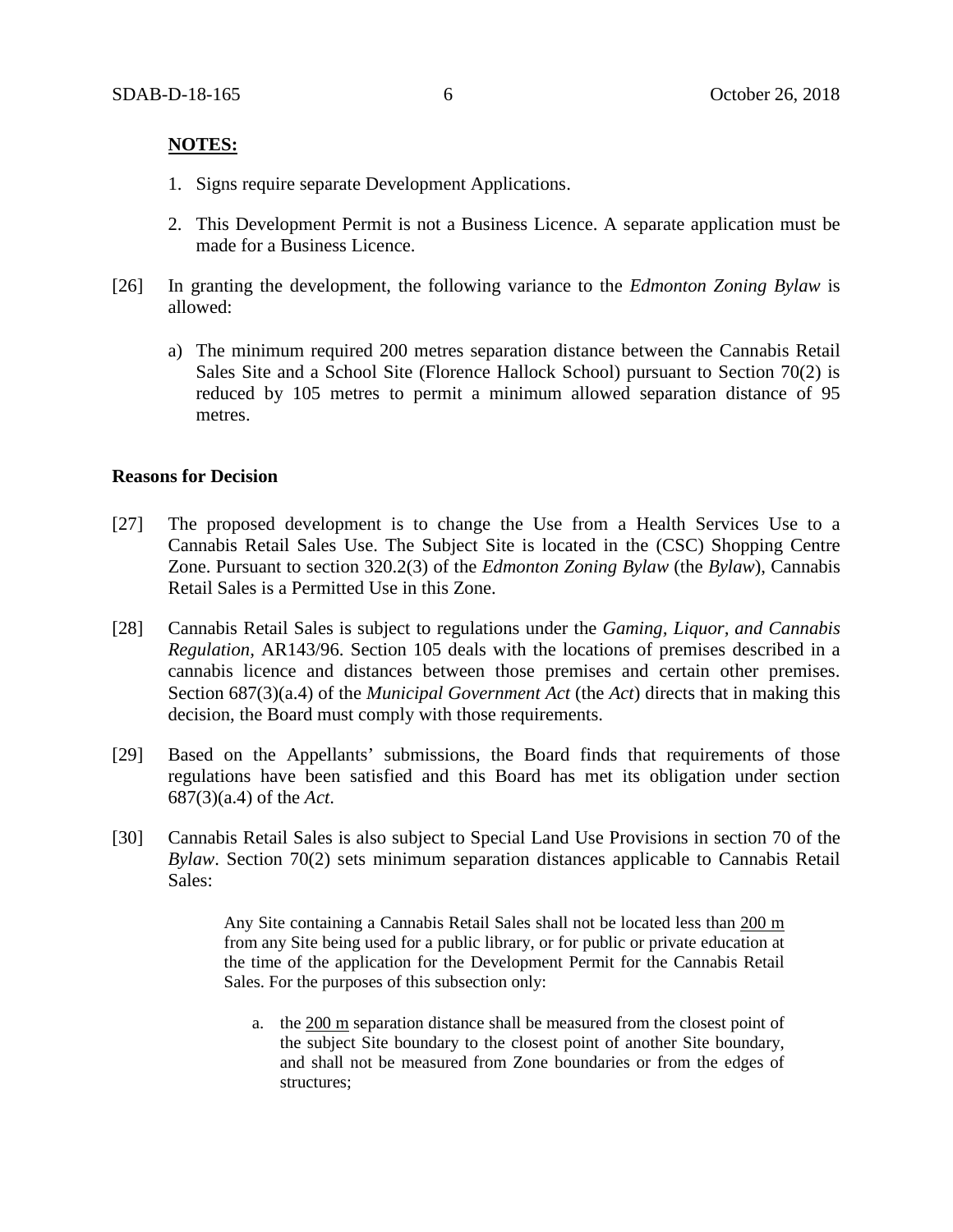- b. the term "public library" is limited to the collection of literary, artistic, musical and similar reference materials in the form of books, manuscripts, recordings and films for public use, and does not include private libraries, museums or art galleries; and
- c. the term "public or private education" is limited to elementary through to high schools inclusive only, and does not include dance schools, driving schools or other Commercial Schools.
- [31] Using the Site to Site method of the measurement specified in section  $70(2)(a)$ , the Development Officer determined that the distance between the Subject Site and the closest point of the boundary of the School Site is 95 metres.
- [32] Section 70(4) provides: "Notwithstanding Section 11 of this Bylaw, a Development Officer shall not grant a variance to subsection  $70(2)$  or  $70(3)$ ". Therefore, the Development Officer denied the application.
- [33] The Appellant argues that the Board should take a practical approach to the meaning of Site and measure the separation distance to the portion of the lot that is Zoned CS3 per their *Exhibit A*. In this way, the Board can find that proposed development is in fact compliant and no variance is required.
- [34] The Board disagrees with this interpretation.
- [35] Site is defined in section 6 of the *Bylaw* as "an area of land consisting of one or more abutting Lots". By definition, a portion of a lot is not to be considered a Site. The School and the joint use park areas further to the east are all located on a single lot (Plan 042 5915, Block 118, 2MR). The Board finds that this single lot is the Site being used for a public library, or for public or private education (the School Site)**.**
- [36] The method of Site to Site measurement specified in section  $70(2)(a)$  is also clear and there is no authority in the *Bylaw* to substitute another method of measurement as suggested by the Appellant.
- [37] Therefore, the Board finds that the Development Officer's calculation is correct and a variance to section 70(2) of 105 metres is required. While the Development Officer cannot grant a variance to the minimum separation distance, the Board has a discretionary authority to do so in accordance with section 687(3)(d) of the *Act*.
- [38] The Appellant argued that a variance should be granted if needed because the proposed development is compliant with section 105 of the regulations enacted under the *Gaming, Liquor and Cannabis Regulation.*
- [39] The Board is not persuaded to allow the appeal on this basis. The Board adopts the reasoning on this issue found in SDAB-D-18-133 and cited by the Development Officer:
	- [76] The net effect of section 70 is that criteria more extensive and at times stricter than the criteria established in section 105(3) of the *Gaming,*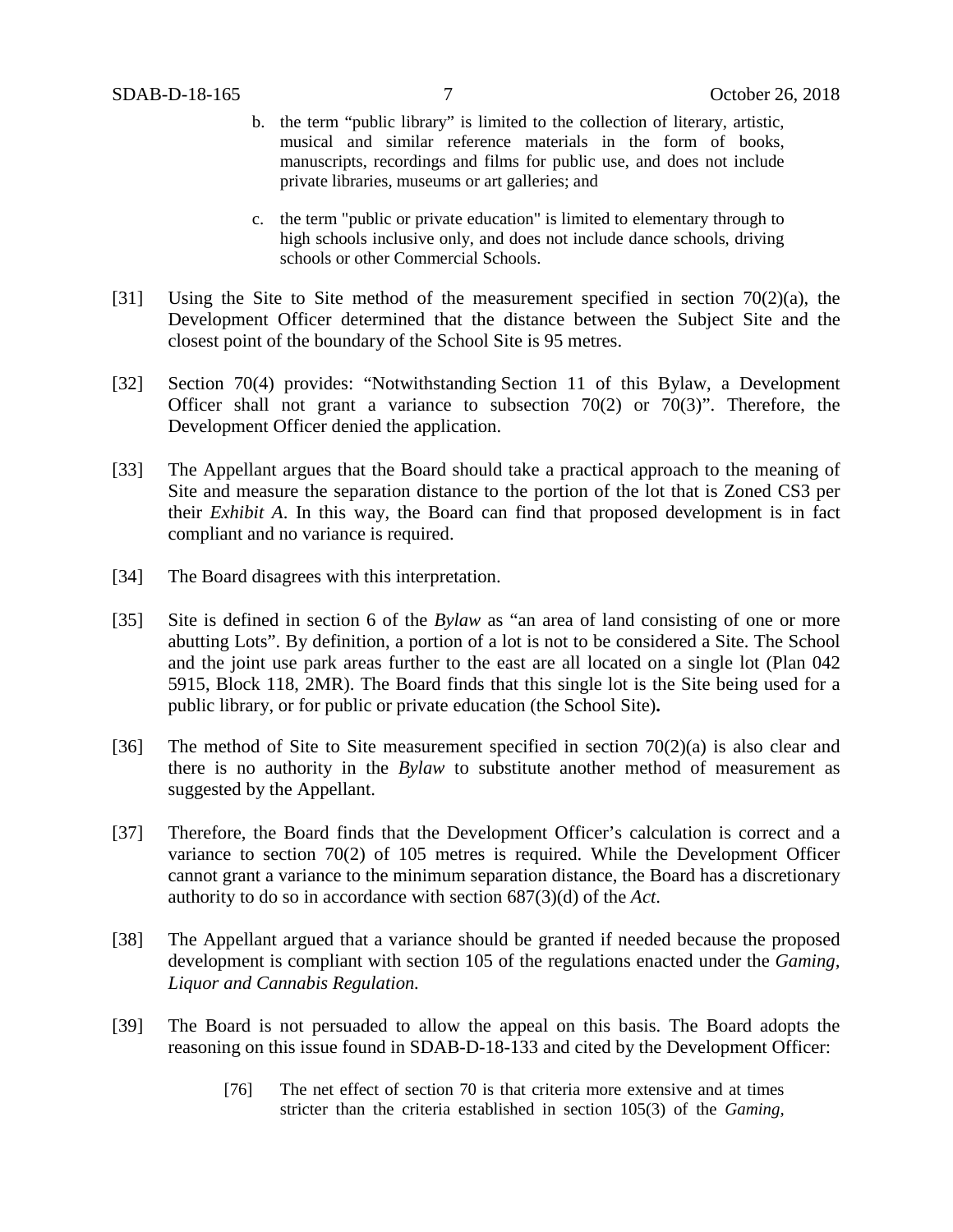*Liquor, and Cannabis Regulations* have to be met by the Applicant for Cannabis Retail Sales. The municipality has the ability to create regulations for Cannabis Retail Sales in addition to the provincial regulations and the municipality has done so in section 70 of *the Edmonton Zoning Bylaw*.

- [77] So, we are left with two sets of development criteria that apply to Cannabis Retail Sales. All such applications must comply with the locational requirements in section 105(3) of the *Gaming, Liquor, and Cannabis Regulations.* Those locational requirements cannot be varied by this Board, pursuant to section 687(3)(a.4) of the *Municipal Government Act.*
- [78] In addition, an Applicant must abide by the development regulations set out in section 70 of the Edmonton Zoning Bylaw. Those criteria can be varied by this Board if the tests set out in section 687(3)(d) are met.
- [37] The Appellant and the Development Officer both cited *Thomas v Edmonton*, 2016 ABCA 57 to the Board. In *Thomas,* the Court of Appeal was considering the Board's authority to waive the requirement for public consultation under the Mature Neighbourhood Overlay. In the course of that decision, the Court of Appeal also commented more generally upon the power of the Board to vary development regulations:

What then is the rationale for this exception? Statutory plans and land use bylaws set out general development standards that are common to all lands in a specific area. These standards are typically defined with precision so that everyone understands what a particular site can be used for, and what can be constructed thereon. But as with all line-drawing, it is recognized that there will be cases in which a strict application of the set standards could lead to an unreasonable result. To relieve against hardship, the Legislature has conferred on subdivision and development appeal boards the authority to relax – that is vary, dispense with or waive – development standards in the applicable land use bylaw providing certain conditions as set out in s 687(3)(d) are met. (Paragraph 29)

- [41] The Appellant argued that this is also an appropriate case for relief from hardship because of the large size of the School Site as demonstrated by the fact that the proposed premises is physically separated from the School by 605 metres.
- [42] The Board is also guided by the Court of Appeal decision in *Newcastle Centre GP Ltd v. Edmonton (City),* 2014 ABCA 295. *Newcastle* involved the Board's authority to grant a variance to the required separation distance between two liquor stores in a zone where that type of development was a Permitted Use. In *Newcastle*, The Court of Appeal ruled that it was an error for the Board in that case to assume, without any explanation, that the *Bylaw* creates a presumption of harm to the public or that it cannot intervene and grant variances unless that presumption is rebutted by the applicant (at paragraphs 6-7). The Court expands on the Board's obligation to provide reasons and states: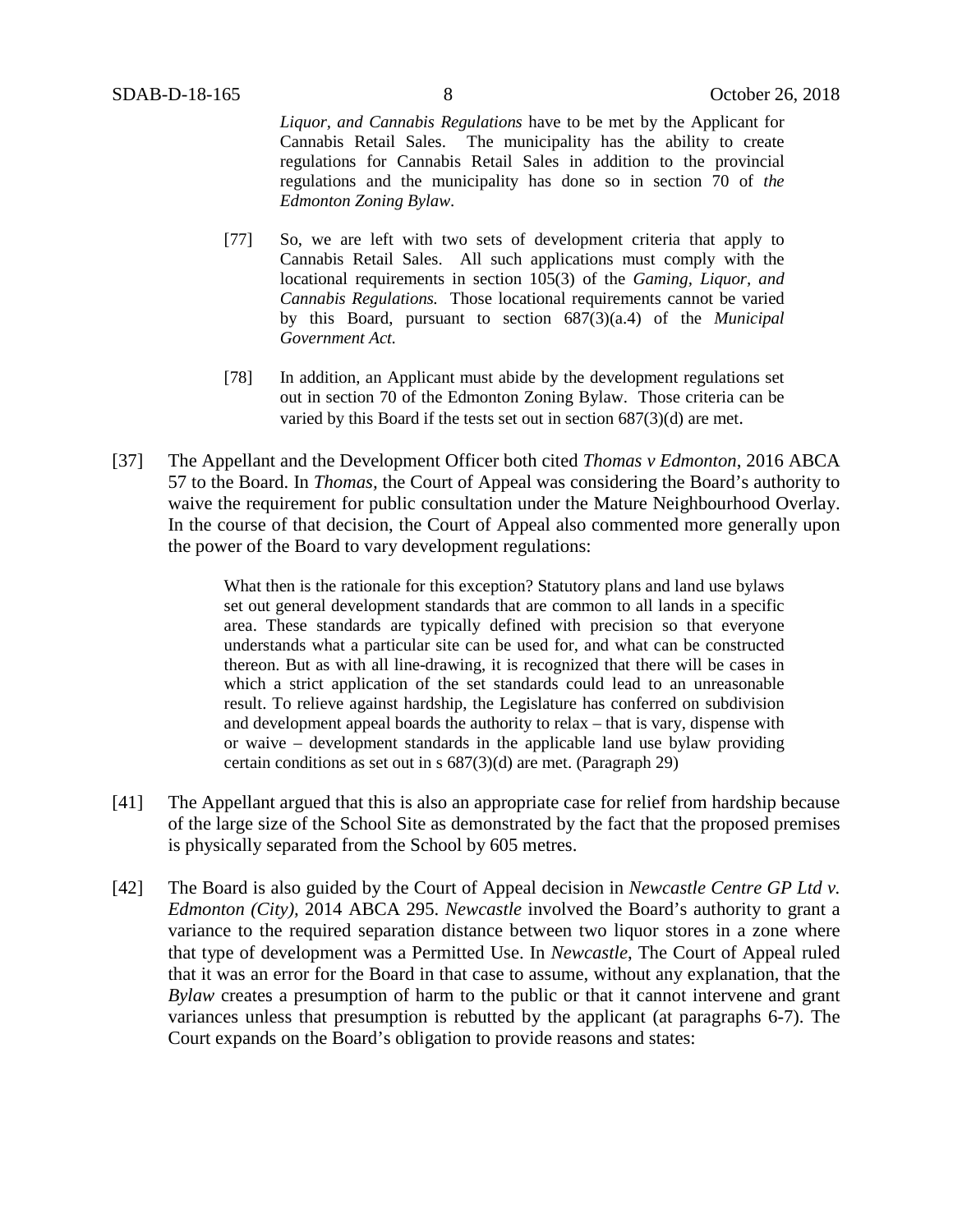Were the Board's Reasons adequate? Was the result of applying the proper tests in s 687(3)(d) so obvious as to require no explanation in the Reasons? No. It is not self-evident that or how two liquor stores within 500 meters would interfere with neighbourhood amenities, nor that or how they interfere with or affect use, enjoyment, or value of neighbouring pieces of land. This is not a boiler factory in a residential neighbourhood. The problem only arises because there would be two liquor stores in the area. One alone is a permitted use. (Paragraph 11).

- [43] The Court reasoned that if there is any interference with neighbourhood amenities, or with use, enjoyment, or value of other lands, the Board had a duty to explain that in its reasons and that a bare conclusion would be insufficient.
- [44] Based on the submissions and evidence provided by the parties in this particular appeal, the Board grants a variance to section 70(2) of the *Bylaw* for the reasons which follow.
- [45] In his written submission, the Development Officer indicates that Cannabis Retail Sales is a Permitted Use and the potential impacts of this Use are currently unknown. The Development Officer provided no evidence of a negative impact with respect to the requested variance. Despite the lack of evidence, he argues that due to the recency of legalization of recreational cannabis sales, the Board should proceed with caution and deny the requested variance because a denial would be consistent with the results of public consultation which Council received and carried forward in section 70 of the *Bylaw*.
- [46] In the hearing, the Development Officer indicated a concern that although there was a significant distance to be travelled, children might be able to access the store during breaks in the school day. The Appellants countered that there are strict regulatory mechanisms to ensure minors do not access their products. Furthermore, those regulations are even stricter than the ones applicable to a larger Major Alcohol Sales Use which was recently approved in the abutting bay of the building containing the proposed development located in closer proximity to the School Site.
- [47] As a result of unrelated development on other portions of the shopping centre, the land was recently required to be re-subdivided and then consolidated. Prior to this application, the Major Alcohol Sales Use was approved for the abutting bay to the west. That Major Alcohol Sales Use is much larger. It is located closer to the School Site and subject to identical separation regulations. At the time of that approval the portion of the Subject Site containing the common building was not consolidated with the remaining portion which is closer to School Site and the development permit was approved without any variances. The two Uses are being constructed simultaneously. But for the consolidation required by the City, the proposed Cannabis Retail Sales Use would have been a Permitted Use in compliance with the *Bylaw* had the City taken the same approach as it did for the abutting Major Alcohol Sales Use.
- [48] Based on the evidence provided by the Appellant, there are factors in this case which mitigate the potential likelihood of a material impact attributable to the requested variance to the separation distance between the two Sites: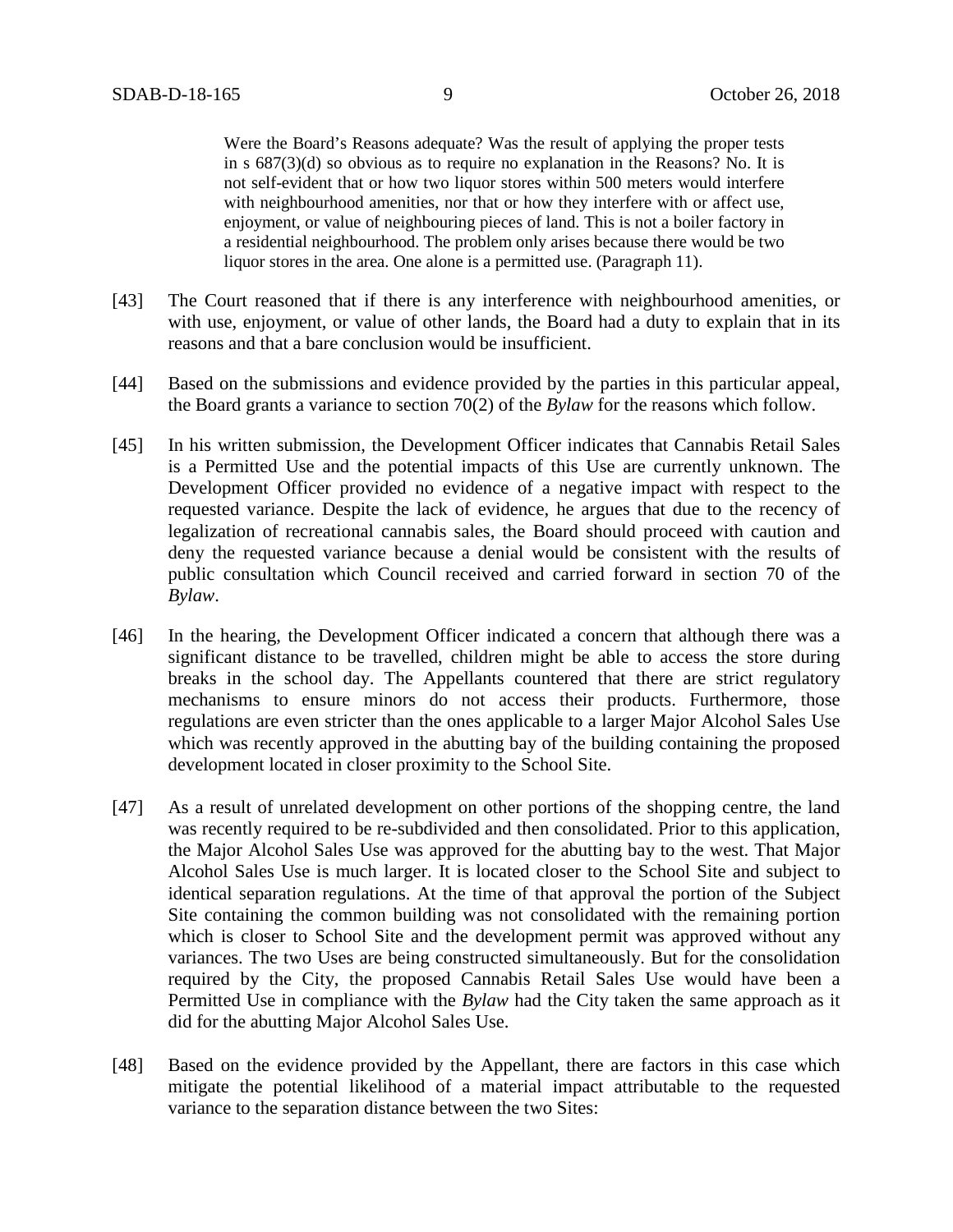- a) The Subject Site is a large multi-Use shopping centre with several separate commercial buildings including a large two storey commercial building in the southwest corner which blocks the sight line to the proposed Cannabis Retail Sales from the edge of the School Site. Uses in the shopping centre are oriented towards the interior.
- b) There is an additional 139.69 metres between the edge of the Subject Site nearest the School Site and the Cannabis Retail Sales premises.
- c) While the Site to Site measurement is 95 metres and 200 metres is required, in this case the legal lot upon which the School is located is very large resulting in a physical separation of 605 metres between the School building and the proposed development.
- d) The view from the School grounds of the shopping centre within which the development is to be located is obscured by the topography of the park, the intervening fire station, and perimeter trees planted at the edge of the area to be used for the School and interspersed on the School Site.
- e) The 605 metres separation distance cannot be directly traversed by a pedestrian. Traffic and pedestrian controls add practical separation between the developments.
	- (1) It is 234.69 metres through the shared parking area past other commercial developments from the nearest point of the proposed Cannabis Retail Sales to the nearest point of lot within which the School is located.
	- (2) The Subject Site is also separated from the School Site by two major arterial roadways, each with three lanes of traffic. A pedestrian must cross a right turning service lane, two light controlled intersections, and another right turning service lane before entering the School Site.
	- (3) Then the pedestrian must travel an additional 359.28 metres crossing two full ball diamonds and an undulating field (meant to keep recreational uses separate) and the remainder of the joint use area before reaching the nearest point of the boundary planned the future School property.
- [49] The Board considered that no affected parties appeared to oppose or support the development and the School Board took no position. The Board received one objection which cited a general concern that the rules of the *Bylaw* should be followed. The Board notes that "the rules of the *Bylaw"* and the *Act* incorporate authority to grant variances in appropriate cases.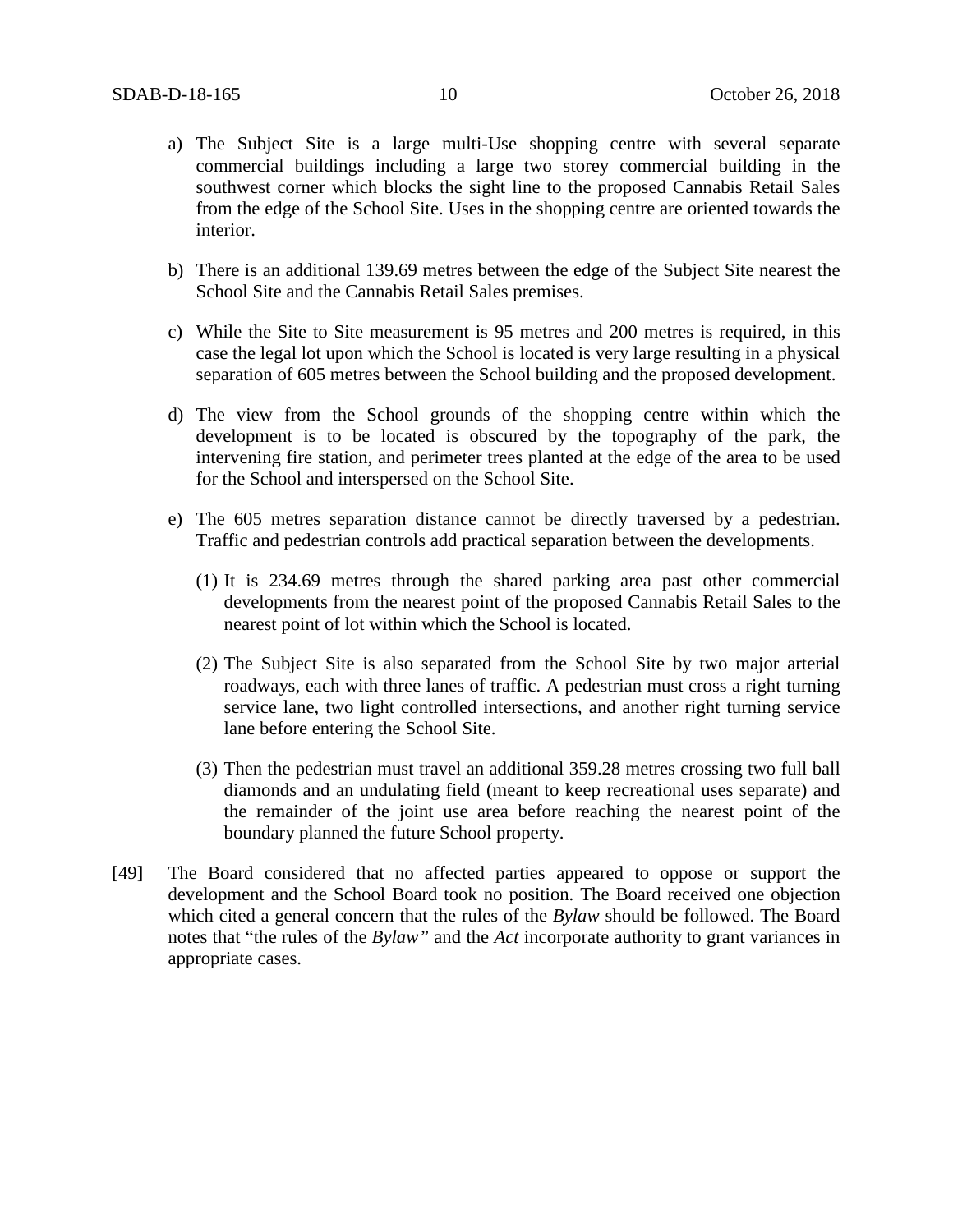[50] For these reasons, the Board finds that the proposed development will not unduly interfere with the amenities of the neighbourhood nor materially interfere with or affect the use, enjoyment or value of neighbouring parcels of land.

> Ms. K. Cherniawsky, Presiding Officer Subdivision and Development Appeal Board

Board Members in Attendance: Mr. V. Laberge; Mr. L. Pratt, Ms. E. Solez, Mr. W. Tuttle

CC: City of Edmonton, Development & Zoning Services, Attn: Mr. I. Welch / Mr. S. Chow / Mr. H. Luke City of Edmonton, Law Branch, Attn: Mr. M. Gunther Mr. M. Podmoroff